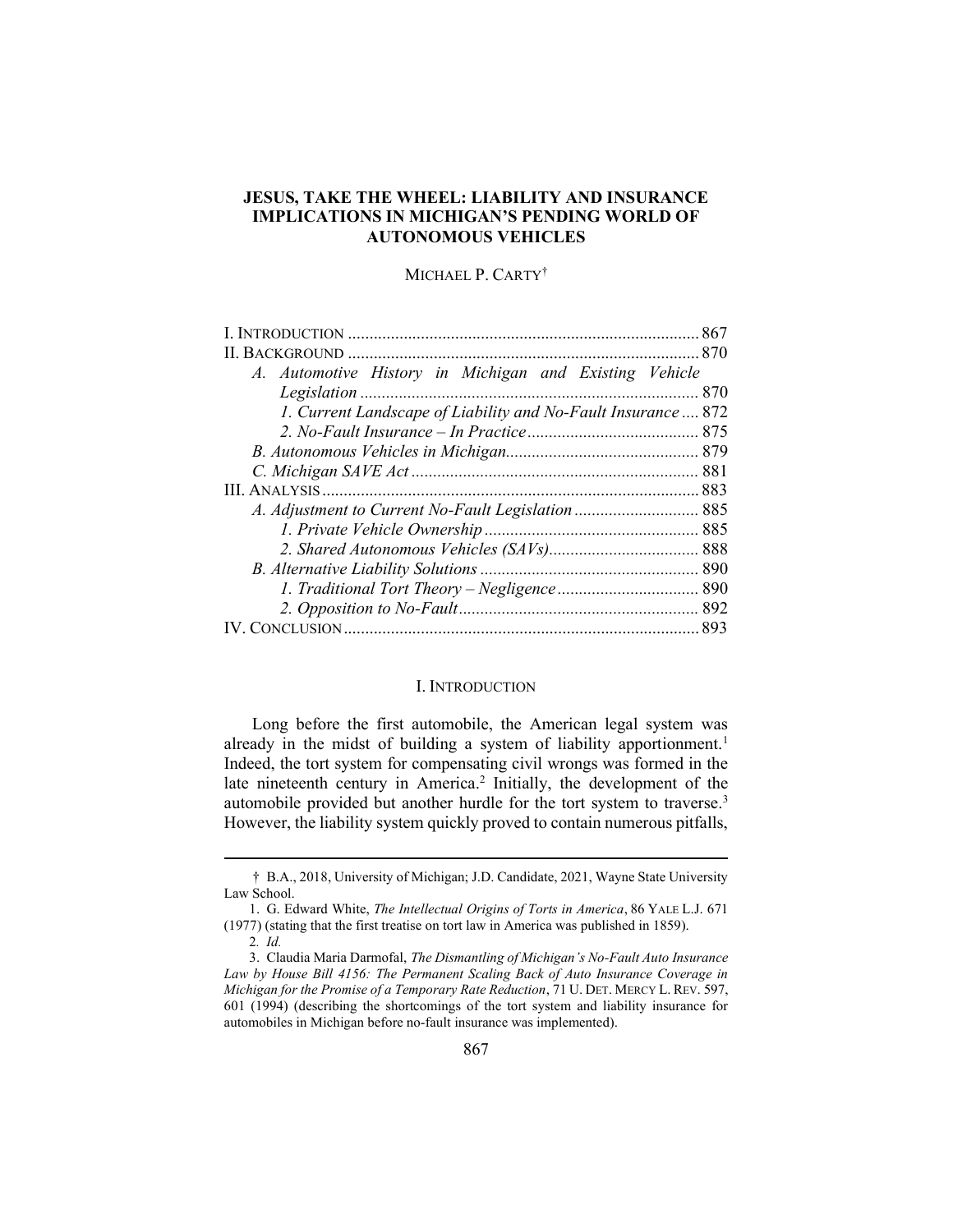making it inadequate to properly compensate victims in automobile accidents.<sup>4</sup>

Michigan was one of the first states to seriously consider a sweeping change to the framework for victim compensation in automobile accidents.<sup>5</sup> On October 31, 1972, Michigan enacted Public Act 294, now known as the No-Fault Act.<sup>6</sup> Since its inception, the no-fault insurance system has widely received both praise and criticism.<sup>7</sup> The most significant criticism of the no-fault system pertains to its expensive cost.<sup>8</sup> The statistics support the criticism. Michigan's average annual auto insurance costs between 2017 and 2019 were more expensive than any other state in the country and an astonishing \$1,777 more than the national average.<sup>9</sup> While the costs in Michigan are substantial, the extensive coverage offered by no-fault policies ensures that economic damages sustained in car accidents are easily recoverable without establishing liability or apportioning fault.<sup>10</sup>

7, 2017), https://www.forbes.com/sites/ccasazza/2017/07/07/is-it-time-to-do-away-withno-fault-laws/#de3ad83bb665 [http://web.archive.org/web/20200406031602/https:// www.forbes.com/sites/ccasazza/2017/07/07/is-it-time-to-do-away-with-no-fault-laws/] (explaining both the advantages and disadvantages often raised by supporters and critics of no-fault insurance, respectively, and arguing for an adjustment to no-fault that does not completely throw away the system).

 8. Gary T. Schwartz, Auto No-Fault and First-Party Insurance: Advantages and Problems, 73 S. CAL. L. REV. 611, 618 (2000). Schwartz noted that:

A hybrid no-fault plan obviously adds to the costs otherwise entailed by a tort system by providing substantial compensation for economic losses to many victims who would be unable to recover for those losses in a modern tort system. However, given the extent to which hybrid no-fault eliminates the negligence issue, it significantly reduces the cost of processing claims.

Id.

9. Liz Knueven, The Average Cost of Car Insurance in the US, from Coast to Coast, BUS. INSIDER (Dec. 3, 2019), https://www.businessinsider.com/average-cost-of-carinsurance [http://web.archive.org/web/20200406031850/https://www.businessinsider.co m/personal-finance/average-cost-of-car-insurance]. The average annual cost of auto insurance in Michigan between 2017 and 2019 was \$3,343, and the national average over the same period was \$1,566. Id.

10. Id. ("In Michigan, car insurance is expensive because of a no-fault law requiring unlimited coverage for personal injury protection. Regulations like these will be big factors in the amount [you will] pay for coverage."). But see Steven M. Gursten, New Michigan No-Fault Law Passes: What You Need to Know, MICH. AUTO L. (May 24, 2019), https://www.michiganautolaw.com/blog/2019/05/24/new-michigan-no-fault-law/ [http://web.archive.org/web/20200406032037/https://www.michiganautolaw.com/blog/2

<sup>4</sup>. Id.

 <sup>5.</sup> James T. Mellon & David A. Kowalski, The Foundations and Enactment of Michigan Automobile No-Fault Insurance, 87 U. DET. MERCY L. REV. 653, 671 (2010). Massachusetts was the first state to enact a no-fault insurance law in 1971. See id.

<sup>6</sup>. Id. at 679. The law became effective on October 1, 1973. Id.

<sup>7</sup>. See, e.g., Craig Casazza, Is It Time to Do Away with No-Fault Laws?, FORBES (July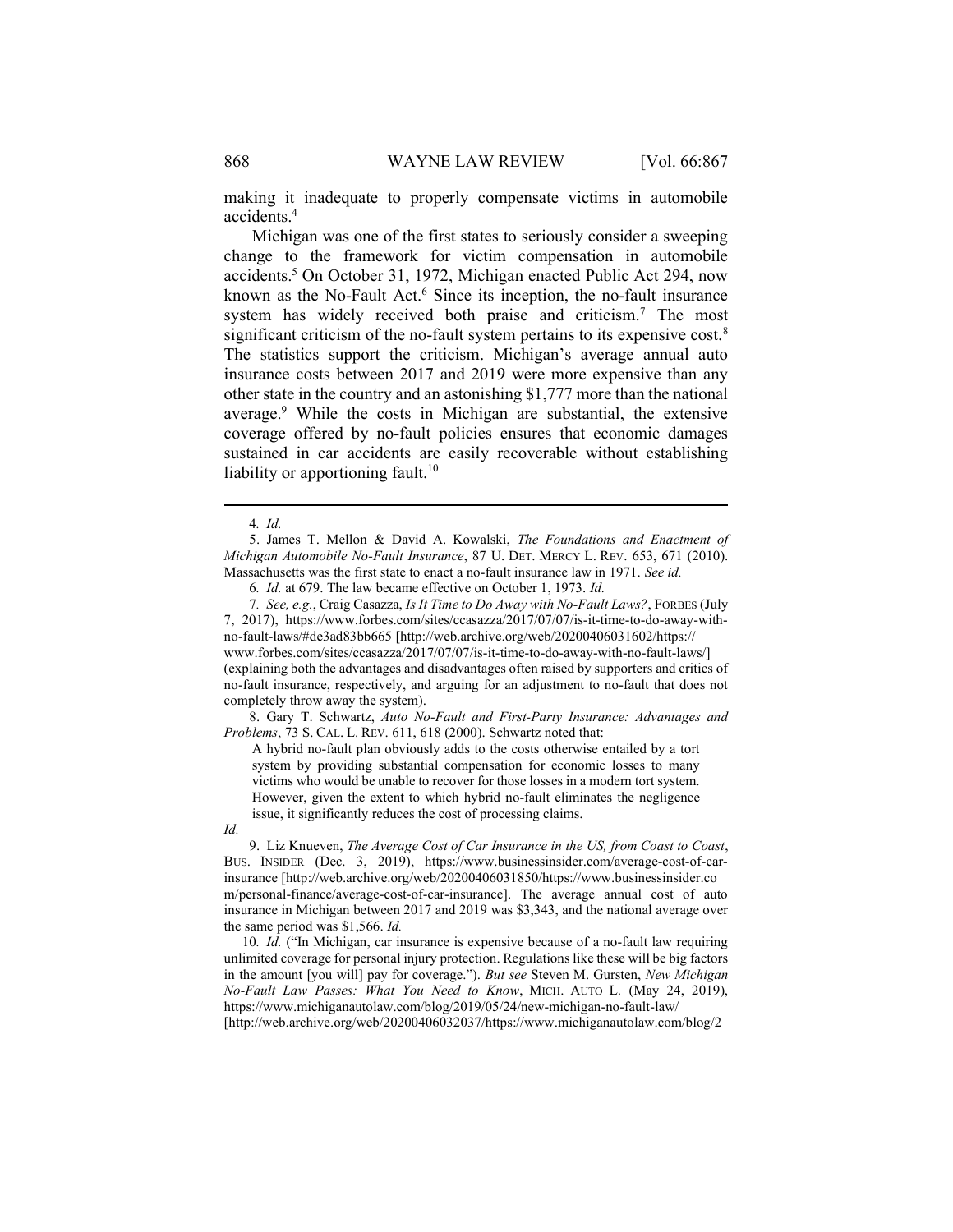At the end of the day, insurance is simply a contract between two parties by which one assumes the risk of loss of the other.<sup>11</sup> As with all forms of insurance, no-fault car insurance offers a tradeoff.<sup>12</sup> In the case of car insurance, more extensive coverage comes at the cost of lofty individual premiums but provides for comfort and ease for injured persons seeking to recover economic damages.<sup>13</sup> As with most insurance legislation, striking an efficient balance proves to be difficult.<sup>14</sup>

The development of autonomous vehicles may lower the cost of these tradeoffs in the long run, but, in the short-term, it could blur the picture even further.<sup>15</sup> Indeed, in a world filled with autonomous vehicles, there may be less of a need for insurance and expensive premiums.<sup>16</sup> In reality, a combination of traditional and driverless vehicles will occupy roads far

12. See Schwartz, supra note 8, at 622 (describing that "[t]he primary arguments on behalf of auto no-fault stress that a no-fault plan is far more effective than the tort system in compensating the victims of auto accidents, and that such a plan sharply reduces the excessive administrative costs associated with that system," but also that it, in turn, leads to higher premiums for vehicle owners).

14. See, e.g., Clifford M. Clifford et al., Confronting the Trade-Offs in Health Reform: What We Learned from the ACA, HEALTH AFF. (June 7, 2017), https://www.healthaffairs. org/do/10.1377/hblog20170607.060430/full/ [http://web.archive.org/web/202004060326 39/https://www.healthaffairs.org/do/10.1377/hblog20170607.060430/full/] (outlining some of the rebalancing of tradeoffs in health care legislation between the Obama and Trump administrations).

15. See JAMES M. ANDERSON ET AL., AUTONOMOUS VEHICLE TECHNOLOGY: A GUIDE FOR POLICYMAKERS 9 (2016), https://www.rand.org/content/dam/rand/pubs/research\_repo rts/RR400/RR443-2/RAND\_RR443-2.pdf [http://web.archive.org/web/20200406032823/ https://www.rand.org/content/dam/rand/pubs/research\_reports/RR400/RR443-2/RAND\_ RR443-2.pdf] ("[W]e find that AV technology has the potential to substantially reduce many of the existing negative externalities of personal automobile use and create some additional benefits in increased mobility and improving land use. While there are some important disadvantages, we find these are generally outweighed by the advantages.").

16. Id. at 16 ("AV technology will likely lead to substantial reductions in crashes and the resulting human toll. While a portion of these benefits will accrue to the purchaser of the vehicle, much of the benefit is in the form of a positive externality to other vehicles, pedestrians, and bicyclists.").

<sup>019/05/24/</sup>new-michigan-no-fault-law/] (explaining a new no-fault law passed in which consumers can choose from several policies with limited coverage caps).

<sup>11</sup>. See Insurance, BLACK'S LAW DICTIONARY (11th ed. 2019). Insurance is defined as: A contract by which one party (the insurer) undertakes to indemnify another party (the insured) against risk of loss, damage, or liability arising from the occurrence of some specified contingency. An insured party [usually] pays a premium to the insurer in exchange for the insurer's assumption of the insured's risk.

Id.

<sup>13</sup>. Id.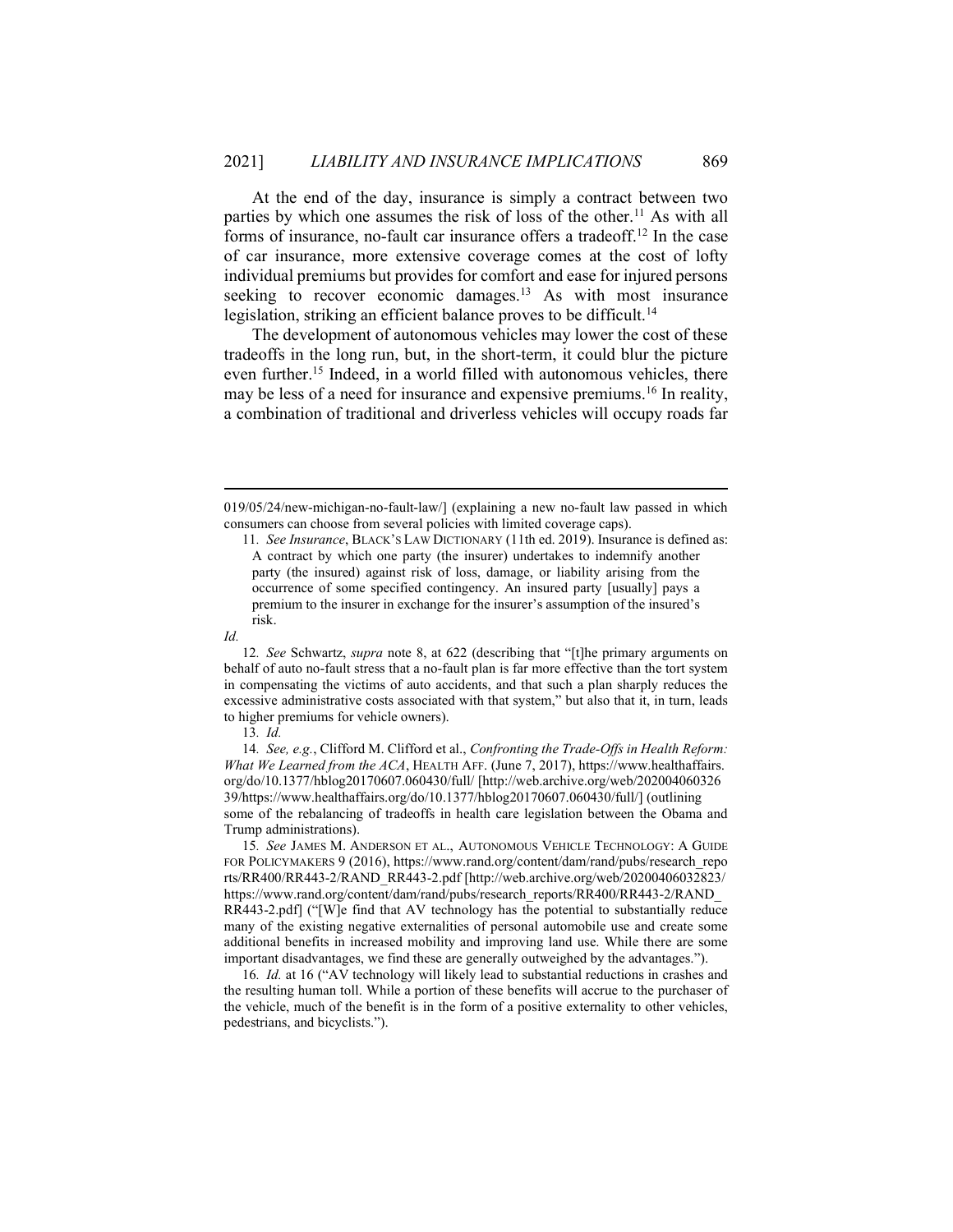sooner.<sup>17</sup> This Note argues that before autonomous vehicles debut on the public market, the Michigan Legislature should address their potential problems and build a legal framework for insurance and liability in the era of self-driving cars. $18$ 

Part II provides an outline of the current liability and no-fault insurance structure for automobile ownership in the State of Michigan.<sup>19</sup> Part III analyzes the potential options for a liability and insurance structure with the implementation of autonomous vehicles, splitting the options into continuing the current no-fault system or choosing a different, liabilitybased framework.<sup>20</sup> Lastly, Part IV recommends adjusting the current Michigan no-fault framework to place greater responsibility on autonomous vehicle manufacturers and fleet companies.<sup>21</sup>

### II. BACKGROUND

#### A. Automotive History in Michigan and Existing Vehicle Legislation

The revolution of the automobile brought with it an array of problems that the world had yet to consider. The first gasoline-fueled automobile in Michigan graced the streets in  $1896$ ,<sup>22</sup> and Ford introduced the famous Model T in 1908.<sup>23</sup> As early as 1908, automotive accidents in Detroit had become a notable issue, with car crashes killing thirty-one people in two months.<sup>24</sup> By 1917, the number of cars on the roads of the city had surpassed 65,000, resulting in 7,171 accidents and causing 168 fatalities.

- 18. See infra Part III.
- 19. See infra Part II.
- 20. See infra Part III.
- 21. See infra Part IV.

<sup>17.</sup> Tyler Duvall et al., A New Look at Autonomous-Vehicle Infrastructure, MCKINSEY & CO. (May 22, 2019), https://www.mckinsey.com/industries/capital-projects-andinfrastructure/our-insights/a-new-look-at-autonomous-vehicle-infrastructure [http://web. archive.org/web/20200406032933/https://www.mckinsey.com/industries/capital-projectsand-infrastructure/our-insights/a-new-look-at-autonomous-vehicle-infrastructure] (explaining potential infrastructure that could benefit a society with a mix of autonomous and traditional vehicles).

 <sup>22.</sup> Bill Loomis, 1900-1930: The Years of Driving Dangerously, DET. NEWS (Apr. 26, 2015), https://www.detroitnews.com/story/news/local/michigan-history/2015/04/26/autotraffic-history-detroit/26312107/ [http://web.archive.org/web/20200406033109/https:// www.detroitnews.com/story/news/local/michigan-history/2015/04/26/auto-traffichistory-detroit/26312107/].

<sup>23</sup>. Ford Motor Company, ENCYCLOPEDIA BRITANNICA, https://www.britannica.com /topic/Ford-Motor-Company [http://web.archive.org/web/20200406033327/https://www. britannica.com/topic/Ford-Motor-Company] (last updated Mar. 2, 2021).

<sup>24</sup>. See Loomis, supra note 22.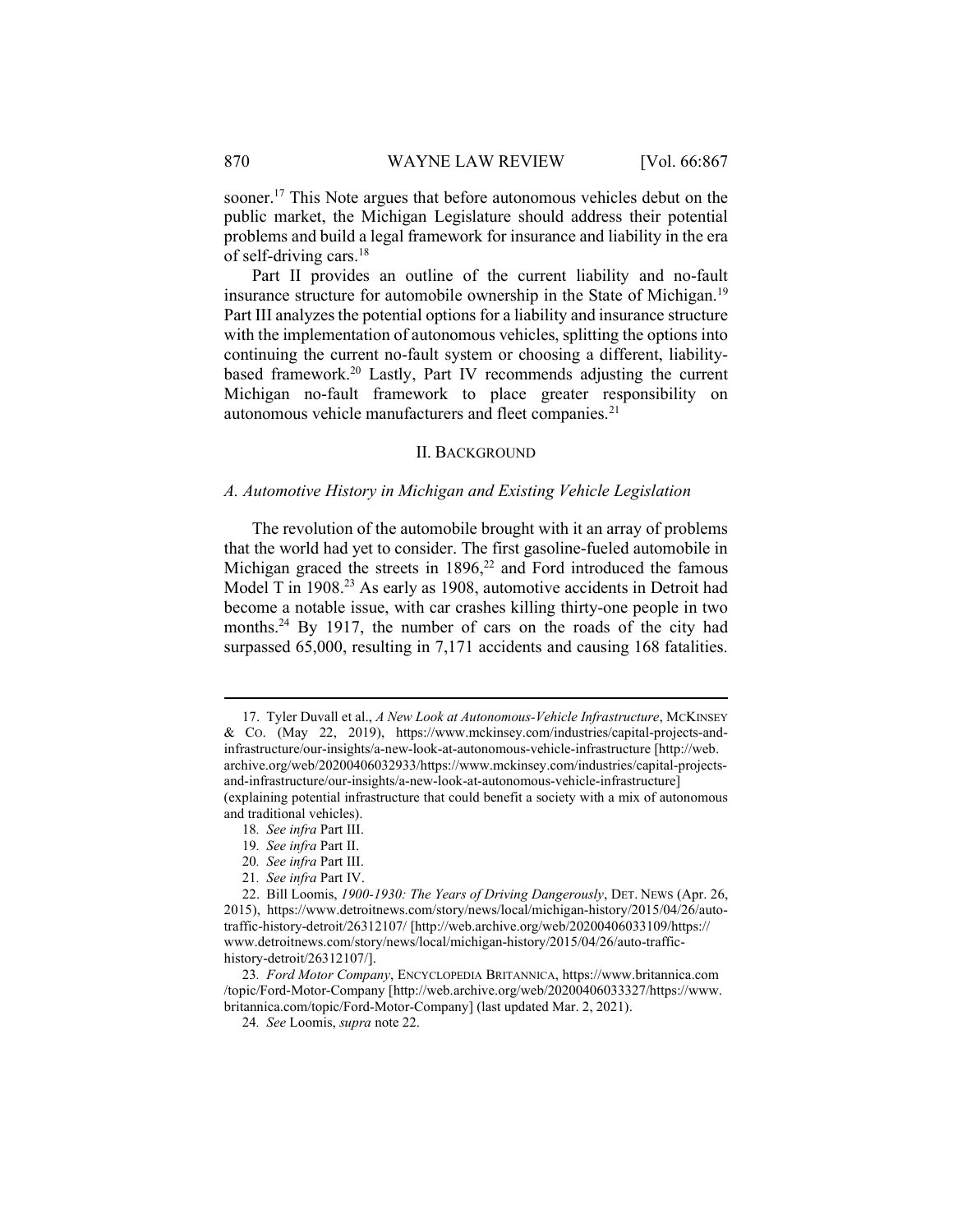The vast majority of victims were pedestrians.<sup>25</sup> Detroit was ahead of the curve nationally in reacting these problems.<sup>26</sup> The city was the first to implement numerous safety measures, such as stop signs and traffic signals, into its infrastructure.<sup>27</sup> Though they were progressive relative to the rest of the country, the actions taken by Detroit in response to the revolutionary technology were still in a reactive, rather than proactive, manner.<sup>28</sup>

Over a century later, Detroit is still one of the leaders in the manufacturing and development of automobiles.<sup>29</sup> As both vehicles and society have changed through the years, so too has regulation and legislation. Throughout the history of the automobile, there have been significant advances in technology. Though standard and, perhaps, required in all cars today, revelations from power steering and seatbelts to cruise control and blind-spot detectors were all revolutionary at the time of their developments.<sup>30</sup> What has remained consistent from the start, however, is the basic premise of *driving* the automobile. Every automobile to hit the streets, regardless of the revolutionary bells and whistles of the time, has required a human driver to operate the vehicle. $31$ 

30. See, e.g., Three-Point Seatbelt Inventor Nils Bohlin Born, HIST., https://www.history.com/this-day-in-history/three-point-seatbelt-inventor-nils-bohlinborn [http://web.archive.org/web/20200406033719/https://www.history.com/this-day-inhistory/three-point-seatbelt-inventor-nils-bohlin-born] (last updated July 28, 2019) (noting that prior to the three-point seatbelt in 1959, safety belts were most often worn only by racecar drivers, but by 1968, regulations required them in all vehicles); David Sears, The Sightless Visionary Who Invented Cruise Control, SMITHSONIAN MAG. (Mar. 8, 2018), https://www.smithsonianmag.com/innovation/sightless-visionary-who-invented-cruisecontrol-180968418/ [http://web.archive.org/web/20200406033845/https://www.smith sonianmag.com/innovation/sightless-visionary-who-invented-cruise-control-180968418/] ("In 1958, Chrysler was first to offer [cruise control] as a luxury model option. A year later, its popularity influenced Chrysler to offer [cruise control] on all car models.").

31. See ANDERSON ET AL., supra note 15, at 14 (noting that modern airbags were implemented in 1984, antilock brake systems (ABS) in 1985, and forward collision warnings later on in 2000); see also Evolution of the Automobile, IDRIVE SAFELY, https://www.idrivesafely.com/defensive-driving/trending/evolution-automobile [http:// web.archive.org/web/20200406035140/https://www.idrivesafely.com/defensive-driving/

<sup>25</sup>. Id.

<sup>26</sup>. Id.

<sup>27</sup>. Id. Detroit was also the first city to implement street markings and one-way roads, and it was one of the first cities to dedicate a police squad to traffic control and set up a judicial court to oversee traffic violations. Id.

<sup>28</sup>. Id.

<sup>29</sup>. The Auto Industry in Michigan, DET. REGIONAL CHAMBER, http://www.detroit chamber.com/econdev/chamber-initiatives/michauto-universal-name/the-auto-industryin-michigan/ [http://web.archive.org/web/20200406033545/https://www.detroitchamber. com/econdev/chamber-initiatives/michauto-universal-name/the-auto-industry-inmichigan/] (last visited Apr. 6, 2021).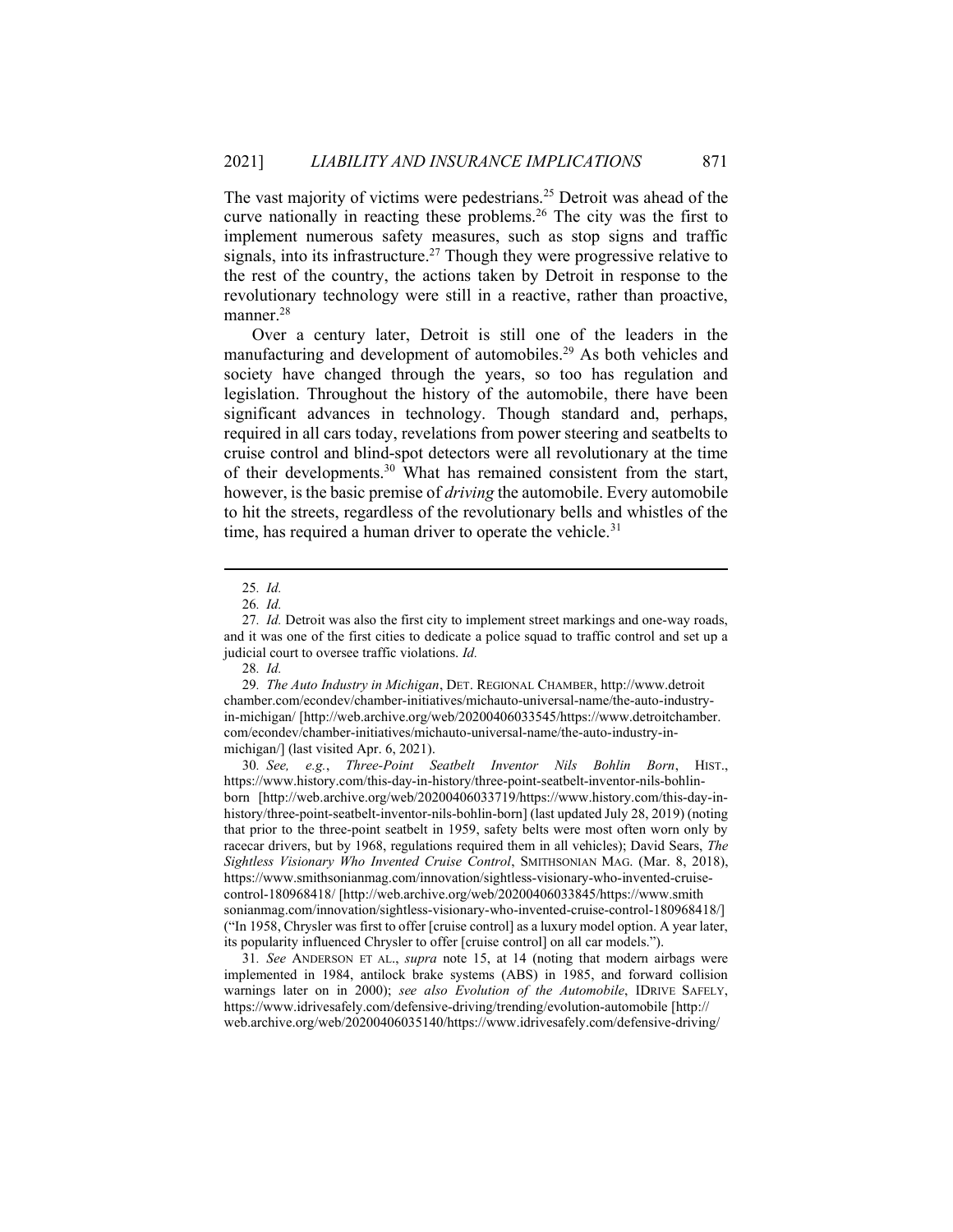#### 872 WAYNE LAW REVIEW [Vol. 66:867]

The latest research and development in the automotive space threatens to change that.<sup>32</sup> With autonomous vehicles on the cusp of commercial viability, human drivers may someday be an antiquated concept.<sup>33</sup> While research indicates roadways containing only autonomous vehicles would reduce accidents, the presence of both human-driven and autonomous vehicles on the road could produce liability issues that legislatures have not considered.<sup>34</sup> Before continuing the conversation on autonomous vehicles, it is important first to have a firm understanding of automotive legislation and liability issues as they currently stand.

#### 1. Current Landscape of Liability and No-Fault Insurance

Prior to the 1970s, individuals involved in automobile accidents looking for civil recourse against another driver had no choice but to turn to the common law of negligence.<sup>35</sup> Like any negligence claim, a victim in an automobile accident must prove four elements: (1) the defendant owed a duty to the plaintiff; (2) the defendant breached that duty; (3) the breach of the duty led to the plaintiff's harm; and (4) the defendant's breach of duty was the proximate cause of the harm.<sup>36</sup>

The traditional tort theory of liability presented a few obstacles in the context of automobile accidents.<sup>37</sup> First, seriously injured plaintiffs had to go through the process of starting and completing a civil action before they

33. See, e.g., id. (stating that Ford proclaims that it will have fully autonomous vehicles requiring no driver in commercial operation by 2021).

34. Automated Vehicles for Safety, NAT'L HIGHWAY TRAFFIC SAFETY ADMIN. (NHTSA), https://www.nhtsa.gov/technology-innovation/automated-vehicles-safety# topic-road-self-driving [http://web.archive.org/web/20200406035852/https://www.nhtsa. gov/technology-innovation/automated-vehicles-safety] [hereinafter Automated Vehicles for Safety] (last visited Apr. 15, 2021). NHTSA reported that there were 37,133 people killed in motor vehicle crashes in the United States in 2017 and that ninety-four percent of all serious accidents were due to human error. Id.

35. See Mellon & Kowalski, supra note 5, at 654 (stating that on October 1, 1973, Michigan's No-Fault Act became effective).

36. Id.

37. See Shaun Springer, Note, United States Fidelity Insurance & Guaranty Co. v. Michigan Catastrophic Claims Association: Oh Ye State Legislature, Hear the Cries of Michigan Motorists; The State Supreme Court Adds to the List of No-Fault Areas in Need of Reform!, 87 U. DET. MERCY L. REV. 731, 733–34 (2010).

trending/evolution-automobile] (last updated Apr. 16, 2020) (stating that the first turn signals were added to a car in 1939, power steering in 1951, and cruise control in 1957).

<sup>32</sup>. See Ford Targets Fully Autonomous Vehicle for Ride Sharing in 2021; Invests in New Tech Companies, Doubles Silicon Valley Team, FORD (Aug. 16, 2016), https://media.ford.com/content/fordmedia/fna/us/en/news/2016/08/16/ford-targets-fullyautonomous-vehicle-for-ride-sharing-in-2021.html [http://web.archive.org/web/20200406 035641/https://media.ford.com/content/fordmedia/fna/us/en/news/2016/08/16/fordtargets-fully-autonomous-vehicle-for-ride-sharing-in-2021.html].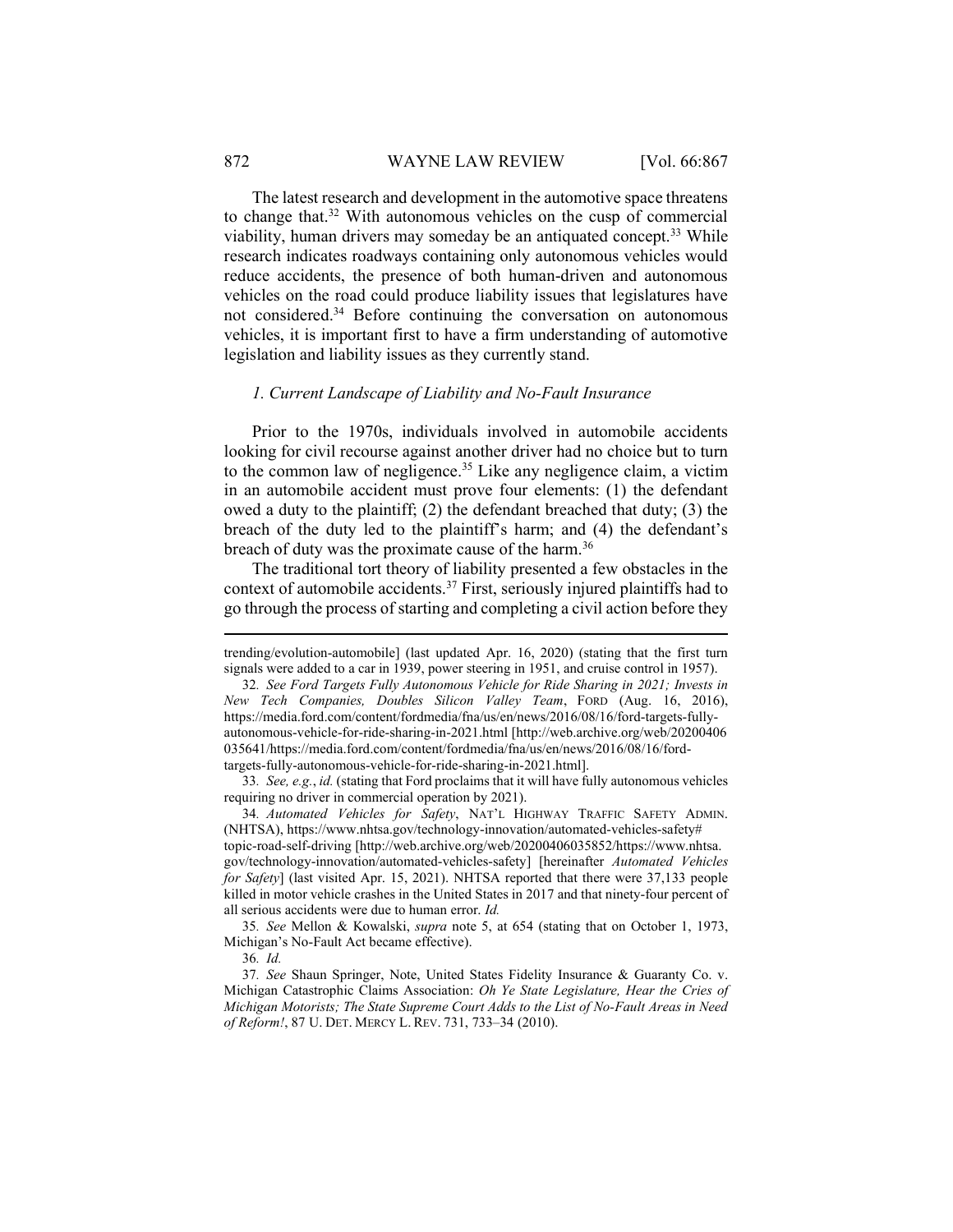could receive any sort of compensation for medical bills or otherwise.<sup>38</sup> Additionally, the plaintiffs that were most severely injured and accrued exorbitant medical bills often received fractions of their damage amounts due to the inability of defendants to pay and the low thresholds of liability insurance.<sup>39</sup> In this way, traditional tort liability often resulted in overcompensation for minor injuries and under compensation for major ones. Lastly, like all claims, lawsuits cost time, money, and resources.<sup>40</sup> This created a system that inherently discriminated against uneducated and indigent plaintiffs.<sup>41</sup>

A particularly onerous barrier to recovery under this theory of liability was the concept of contributory negligence,<sup>42</sup> which, in its purest form, served as a complete bar to recovery if the plaintiff had committed any negligence, no matter how trivial.<sup>43</sup> Thus, in the case of an automobile accident, the Michigan Supreme Court explained, "[W]hen two cars collide on a bright clear day at the intersection of thoroughfares of equal importance, both drivers are to blame," and the plaintiff could not recover.<sup>44</sup> This rigid and unforgiving system was in need of a change.<sup>45</sup>

In 1973, Michigan became one of the first states to enact a compulsory no-fault automobile insurance law.<sup>46</sup> Indeed, Michigan law requires the "owner or registrant of a motor vehicle" registered in the State of Michigan to maintain an insurance policy that provides for both personal protection insurance and property protection insurance.<sup>47</sup> Additionally, an owner or registrant operating a vehicle without such a policy can be charged with a

44. See Mellon & Kowalski, supra note 5, at 654 (quoting Stuck v. Tice, 291 Mich. 486, 489, 289 N.W. 225, 226 (1939)).

<sup>38</sup>. Id.

<sup>39</sup>. Id. (explaining also that the minimum third-party liability insurance coverage required by statute was merely \$20,000).

<sup>40</sup>. Id.

<sup>41.</sup> See generally ROBERT E. LOGEMAN, MICHIGAN NO-FAULT AUTOMOBILE CASES: LAW AND PRACTICE (3d ed. 2011).

<sup>42</sup>. Id.

<sup>43</sup>. See Contributory Negligence, LEGAL INFO. INST., https://www.law.cornell.edu/ wex/contributory\_negligence [http://web.archive.org/web/20200406040102/https://www. law.cornell.edu/wex/contributory\_negligence] (last visited Mar. 2, 2020) (defining "contributory negligence").

<sup>45</sup>. Id.

 <sup>46.</sup> See generally George T. Sinas, Case Management and the Michigan No-Fault Law: A Look at the Legal Issues, 79 MICH. B.J. 1348 (2000); see also Background on: No-Fault Auto Insurance, INS. INFO. INST. (Nov. 6, 2018), https://www.iii.org/article/backgroundon-no-fault-auto-insurance [http://web.archive.org/web/20200406040327/https://www.iii. org/article/background-on-no-fault-auto-insurance]. Michigan's implementation of nofault trailed only Massachusetts (Jan. 1, 1971), and Florida (Jan. 1, 1972) and New Jersey (Jan. 1, 1973) followed closely behind Michigan. Id.

<sup>47</sup>. See MICH. COMP. LAWS § 500.3101 (2019).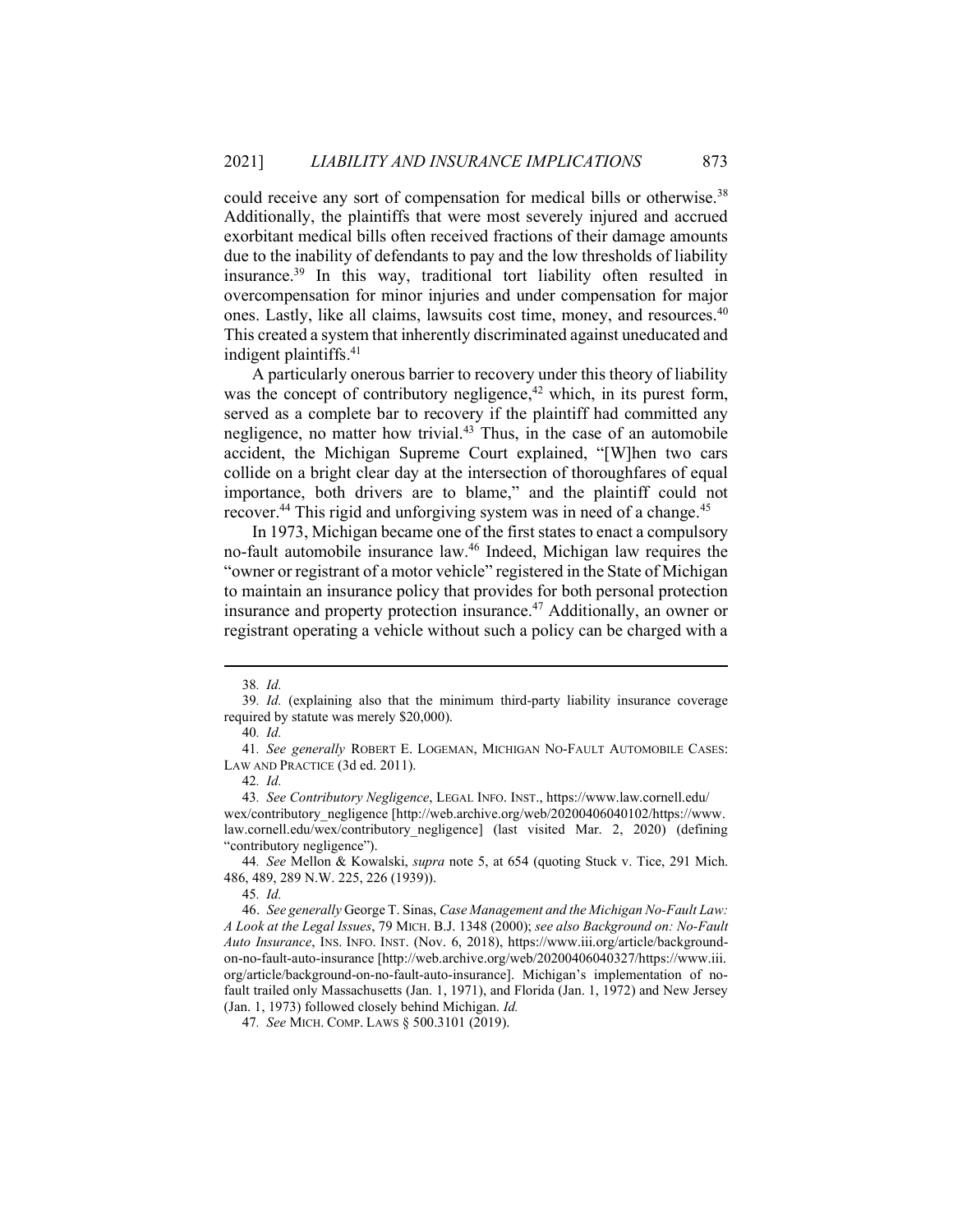misdemeanor, resulting in potential license suspension, fines, or imprisonment.<sup>48</sup> At its most basic level, no-fault insurance is a system in which a party injured in an automobile accident can recover some or all compensation from their own insurance company rather than having to wait for fault to be determined.<sup>49</sup> Theoretically, this provides for a simple and swift avenue of recovery for individuals injured in car accidents; however, as we will see, that is not always the case.<sup>50</sup>

The basic no-fault policy in Michigan has three parts: (1) Personal Injury Protection (PIP); (2) Property Protection Insurance (PPI); and (3) Residual Liability Insurance (RLI).<sup>51</sup> PIP protects consumers who are involved in an automobile accident by paying all reasonable medical expenses incurred and up to eighty-five percent of lost wages resulting from the injury for up to three years.<sup>52</sup> Historically, Michigan consumers had no choice but to carry a policy that contained no cap to recovery of medical expenses, which understandably caused insurance premiums to soar past those in alternative insurance systems.<sup>53</sup> In 2019, however, Michigan Governor Gretchen Whitmer signed into law a change that allows consumers to select from policies that do have limits to PIP coverage.<sup>54</sup> Starting in July 2020, all automobile owners now have the choice of policies with PIP coverage limits of  $$50,000;$ <sup>55</sup> \$250,000; \$500,000; or the current "no limit."<sup>56</sup> The new legislation sought to lower insurance premiums for vehicle owners by providing some flexibility in the selection of a policy. $57$ 

 <sup>48.</sup> WILLIAM J. SCHERMER & IRVIN E. SCHERMER, AUTOMOTIVE LIABILITY INSURANCE, § 87:2 (4th ed. 2019).

<sup>49</sup>. See Jeffrey F. Ghent, Annotation, Validity and Construction of "No-Fault" Automobile Insurance Plans, 42 A.L.R.3d 229 (1972).

 <sup>50.</sup> Since its conception, the idea of no-fault insurance has sparked debate. See Schwartz, supra note 8, at 613.

<sup>51</sup>. MICH. DEP'T INS. & FIN. SERVS., PUB. NO. 0202, MICHIGAN'S AUTO INSURANCE LAW HAS CHANGED (2019), https://www.michigan.gov/documents/cis\_ofis\_ip202\_25083 \_7.pdf [http://web.archive.org/web/20200406040719/https://www.michigan.gov/docume nts/cis ofis ip202\_25083\_7.pdf] [hereinafter MICHIGAN's AUTO INSURANCE LAW HAS CHANGED].

<sup>52</sup>. Id.

<sup>53</sup>. See CITIZENS RSCH. COUNCIL OF MICH., MED. COSTS OF NO-FAULT INS., REPORT NO. 385 (2013), https://crcmich.org/wp-content/uploads/medical\_cost\_no-fault\_auto mobile\_insurance-2013.pdf [http://web.archive.org/web/20200406040841/https://crc mich.org/wp-content/uploads/medical\_cost\_no-fault\_automobile\_insurance-2013.pdf].

<sup>54</sup>. See Gursten, supra note 10.

 <sup>55.</sup> The \$50,000-cap policy is available only to those who are enrolled in Medicaid. See id.

<sup>56</sup>. See id.

<sup>57</sup>. Id.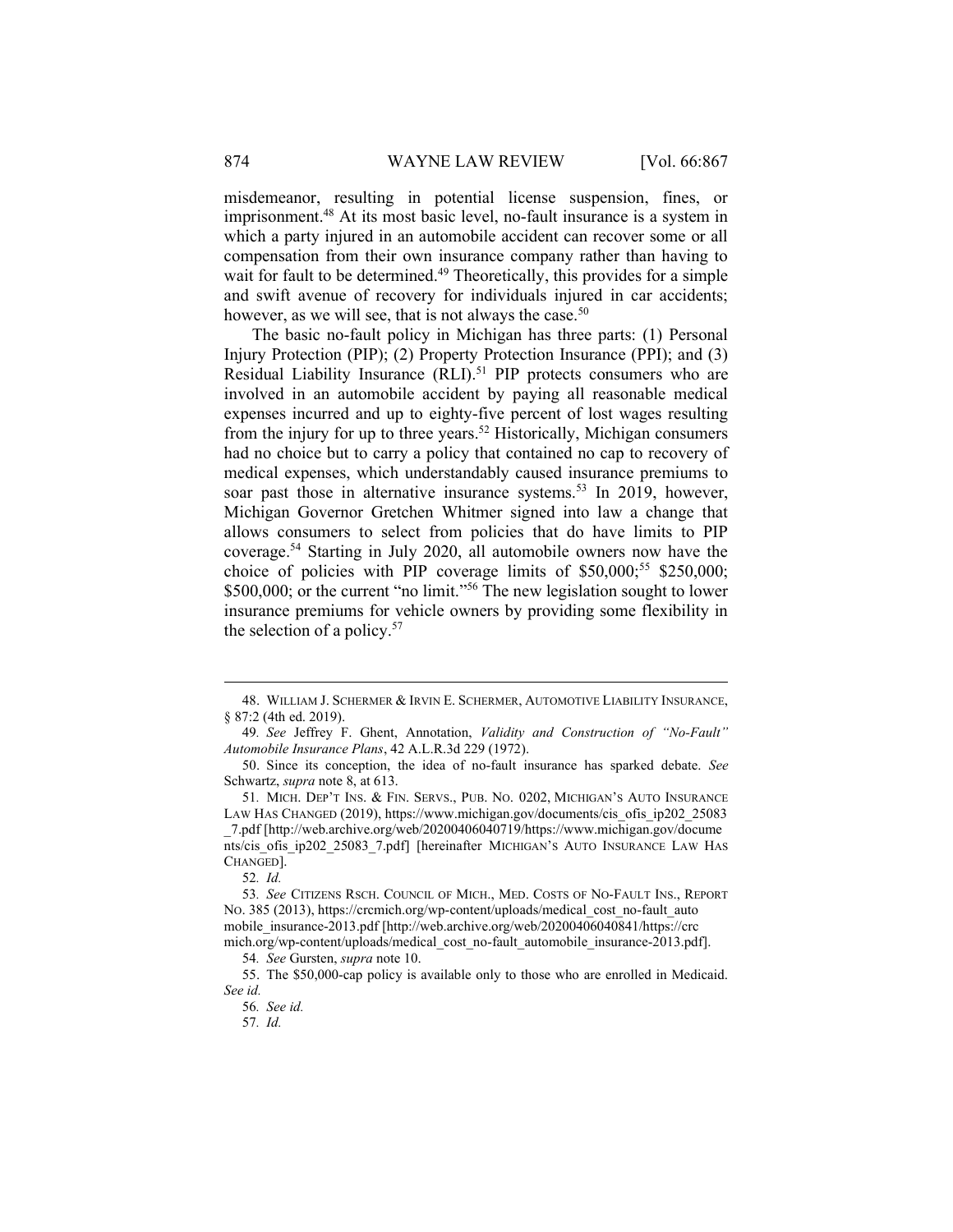PPI provides coverage for damage that a vehicle owner's car does to another's property within the state, such as a building, fence, or parked car.<sup>58</sup> Michigan's compulsory no-fault policy will pay up to one million dollars in damage that falls within PPI.<sup>59</sup> PPI does not cover damage done to any non-parked vehicles involved in an accident, however.<sup>60</sup> Rather, in order to get coverage to protect against damage to vehicles in a collision, policy holders must maintain collision coverage.<sup>61</sup> While collision coverage is not compulsory, those who do not carry it will foot the bill for repairs to their vehicle resulting from an accident.<sup>62</sup>

Lastly, RLI protects policy holders involved in a car accident from suit except in limited circumstances.<sup>63</sup> Generally, these exceptions apply only to situations in which a driver causes accidents resulting in death or serious bodily harm to the victim, $64$  accidents involving a driver from another state, accidents occurring in another state, and for claims up to \$1,000 in vehicle damage that is not covered by insurance for which the driver is at least fifty percent at fault.<sup>65</sup> From a policy standpoint, the no-fault insurance structure in Michigan seeks to provide a mandatory alternative to tort liability in the case of automobile accidents that will provide more efficient avenues for recovery to injured parties.<sup>66</sup>

# 2. No-Fault Insurance – In Practice

Now that the basic premise and requirements of no-fault insurance in Michigan have been set out, it is important to turn to their coverage and application. No-fault insurance claims are one of the most frequently litigated areas of the law in Michigan.<sup>67</sup> The world would be far too simple

<sup>58</sup>. See MICHIGAN'S AUTO INSURANCE LAW HAS CHANGED, supra note 51.

<sup>59</sup>. Id.

<sup>60</sup>. Id. See also Shavers v. Kelley, 402 Mich. 554, 267 N.W.2d 72 (1978) (explaining that owners of tangible property or properly parked vehicles damaged in a crash can collect from the insurer of the vehicle inflicting damage but that a moving vehicle involved in a crash must collect from their own insurer); Pioneer State Mut. Ins. Co. v. Allstate Ins. Co., 417 Mich. 590, 597, 339 N.W.2d 470, 473 (1983) (explaining that certain vehicles can be excluded as property covered by PPI based on location of their use). In this case, a plaintiff owning a farm tractor involved in an accident while being operated on a highway was not able to recover under the PPI of the motorists insurer. Id.

<sup>61</sup>. See MICHIGAN'S AUTO INSURANCE LAW HAS CHANGED, supra note 51.

<sup>62</sup>. Id.

<sup>63</sup>. Id.

 <sup>64. 2</sup> MICH. CIV. PRAC. FMS. § 25:2 (2019) (defining "serious impairment of body function" as "an objectively manifested impairment of an important body function that affects the person's general ability to lead his or her normal life").

<sup>65</sup>. See MICHIGAN'S AUTO INSURANCE LAW HAS CHANGED, supra note 51.

<sup>66</sup>. See generally Mellon & Kowalski, supra note 5.

<sup>67</sup>. See LOGEMAN, supra note 41.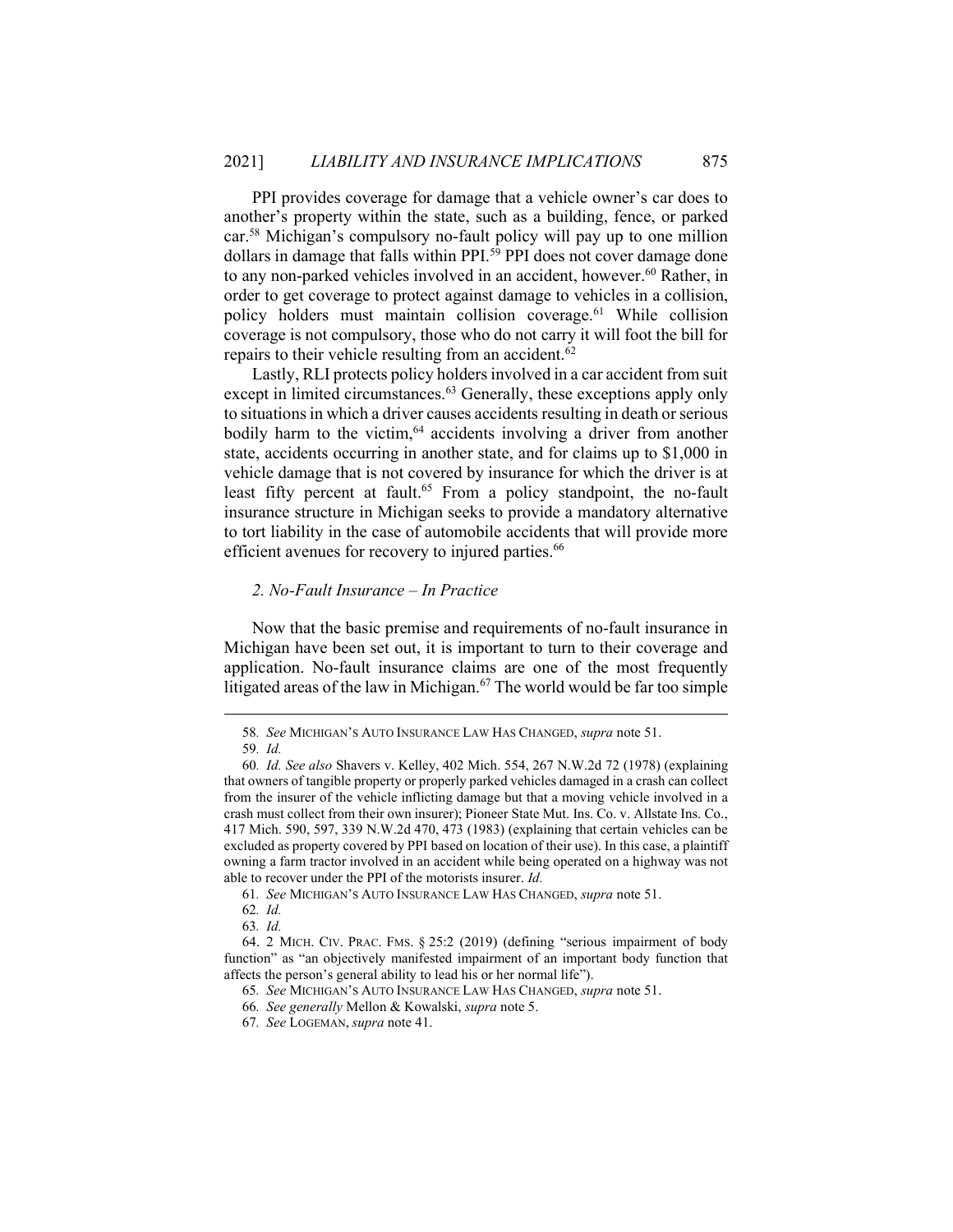if every accident involved one driver at fault, one victim, and two vehicles.<sup>68</sup> In reality, there are far more variables involved.<sup>69</sup> For example, not all victims in auto accidents are policyholders.<sup>70</sup> What if someone involved in an automobile accident does not have coverage? The scope of no-fault insurance policies is of the utmost importance.<sup>71</sup>

Michigan's no-fault insurance statute requires that the "owner or registrant" of a vehicle must carry a no-fault insurance policy.<sup>72</sup> The statute provides four definitions of an "owner": (1) a person renting or having use of a motor vehicle for more than thirty days through a lease or otherwise; (2) a person renting or having use of a motorcycle for more than thirty days under a lease; (3) a person that holds legal title to a vehicle (other than someone in the business of leasing vehicles); and (4) a person with the "immediate right of possession" to a vehicle under an installment contract.<sup>73</sup> Moreover, a "registrant" does not include an individual who is in the business of leasing motor vehicles to lessees under a lease providing for use for more than thirty days.<sup>74</sup> Motorcycle owners, however, need not carry no-fault insurance because the definition of "motor vehicle" includes only those vehicles that have more than two wheels.<sup>75</sup> The Michigan Supreme Court reaffirmed this.<sup>76</sup>

72. See MICH. COMP. LAWS § 500.3101 (2019).

<sup>68</sup>. See MICH. DEP'T OF STATE POLICE, 2018 YEAR END TRAFFIC CRASH STATISTICS (2018), https://www.michigan.gov/documents/msp/2018\_Year-End\_for\_Web\_653222\_7. pdf [http://web.archive.org/web/20200406041117/https://www.michigan.gov/documents/ msp/2018 Year-End for Web 653222 7.pdf] (providing comprehensive statistics of automobile accidents in the State of Michigan). Some of the reports include statistical breakdowns of type of vehicle, reason for accident, distracted drivers, number of passengers, hazardous action, and much more. See id.

<sup>69</sup>. See id.

<sup>70</sup>. See Facts + Statistics: Uninsured Motorists, INS. INFO. INST., https://www.iii.org/ fact-statistic/facts-statistics-uninsured-motorists [http://web.archive.org/web/2020040604 1314/https://www.iii.org/fact-statistic/facts-statistics-uninsured-motorists] (last visited Apr. 2, 2020) (stating that in 2015, 20.3% of drivers in Michigan were uninsured, compared to the national average of 13%). Given that one in five drivers in the state are uninsured, it is easy to foresee a large number of them being involved in a car accident in a given year. See id.

<sup>71.</sup> See generally, SCHERMER & SCHERMER, supra note 48.

<sup>73</sup>. Id. § 500.3101(3)(l)(iv).

<sup>74</sup>. Id. § 500.3101(3)(n).

<sup>75</sup>. Id. § 500.3101(3)(i). In addition to motorcycles, "motor vehicle" also does not include mopeds, farm tractors not required to be registered under the Michigan vehicle code, off-road vehicles (ORVs), golf carts, power-driven mobility devices, commercial quadricycles, or electric bikes. Id.

<sup>76</sup>. See Underhill v. Safeco Ins. Co., 407 Mich. 175, 284 N.W.2d 463, 466 (1979) (holding that, in a case where a "motorcyclist injured in collision with automobile brought suit against insurer of automobile after insurer denied claim," motorcycles are not "motor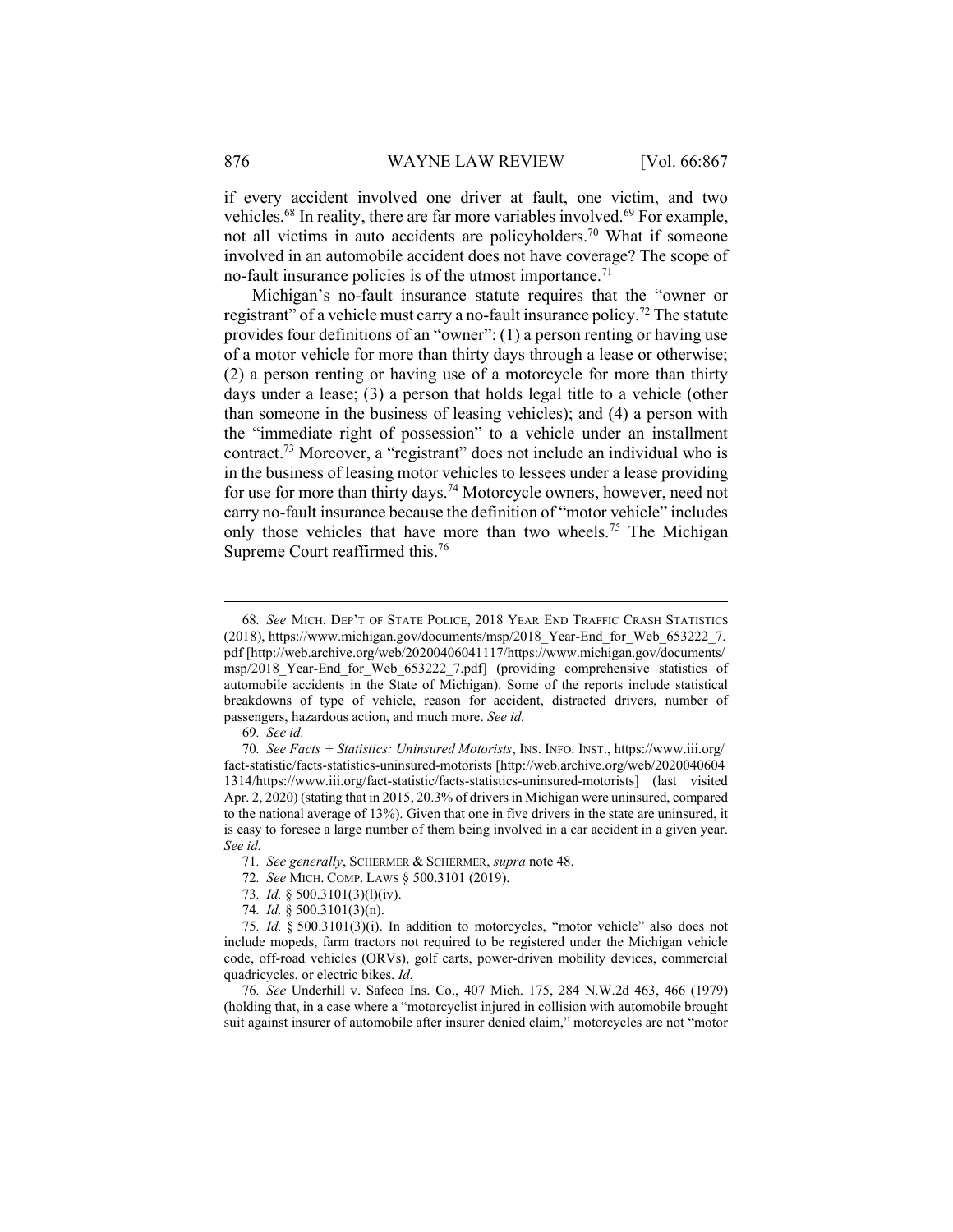Although the statute lays out the concept of "ownership" seemingly clearly, obscurities still arise.<sup>77</sup> For example, the Michigan Court of Appeals ruled that, in some instances, there can be multiple "owners" of the same vehicle for insurance purposes.<sup>78</sup> Indeed, in *Integral Insurance* Co. v. Maersk Container Service Co. Inc., the court held that, in a case involving a ninety-day lease, both the owner holding title and the lessee qualified as "owners" under the statute, and, therefore, the statute required both to maintain no-fault insurance on the vehicle.<sup>79</sup> There have also been arguments between insurance providers trying to alter the structure to shift the burden of no-fault insurance coverage from *owners* to *drivers*; however, courts have repeatedly thwarted these attempts.<sup>80</sup>

In Citizens Insurance Co. of America v. Federated Mutual Insurance Co., the Michigan Supreme Court held invalid a car owner's insurance policy as violating the no-fault law because of its denial of coverage for liability arising out of the use of the insured vehicle.<sup>81</sup> The court relied on the statute's emphasis on the owner, rather than the driver, in holding that the vehicle-owner's insurer was liable for coverage in an automobile accident involving the permissive use of that vehicle involved in the accident.<sup>82</sup> Furthermore, the Michigan Supreme Court also held that the right to recover PIP benefits relies on whether the injury arises out of the "ownership, operation, maintenance, or use" of a vehicle, even when the vehicle in a given case does not normally require mandatory no-fault insurance.<sup>83</sup> Therefore, an insurer will still be on the hook for no-fault

83. See SCHERMER & SCHERMER, supra note 48 (citing Lee v. Det. Auto. Inter-Ins. Exch., 412 Mich. 505, 315 N.W.2d 413 (1982)).

vehicles" under the no-fault statute and could recover from the insurer of the automobile involved in the accident).

<sup>77</sup>. See infra Section II.A.2.

<sup>78</sup>. See Integral Ins. Co. v. Maersk Container Serv. Co., 206 Mich. App. 325, 520 N.W.2d 656 (1994) ("Action was brought to determine whether no-fault insurer for owner of tractor/trailer or whether insurer for lessee were liable for personal injury protection (PIP) benefits when tractor/trailer was involved in accident."). The court held that both the owner and the lessee of the tractor may be deemed "owners" of the vehicle, but due to an exclusion clause in the insurance contract, the lessee's insurer would be responsible for paying out PIP benefits. Id. at 332, 520 N.W.2d at 659–60.

<sup>79</sup>. Id., 520 N.W.2d at 660.

<sup>80</sup>. See, e.g., Citizens Ins. Co. of Am. v. Federated Mut. Ins. Co., 448 Mich. 225, 531 N.W.2d 138 (1995) ("Driver's insurer brought action against car owner's insurer to resolve dispute over whether car owner's insurer could exclude liability coverage for permissive user."). The court held that the "exclusion of primary residual liability coverage, unless permissive user of covered vehicle is uninsured or underinsured, is invalid" and that the insurer of the vehicle must pay benefits. Id.

<sup>81</sup>. Id. at 227, 531 N.W.2d at 139.

<sup>82</sup>. Id. at 235, 531 N.W.2d at 142.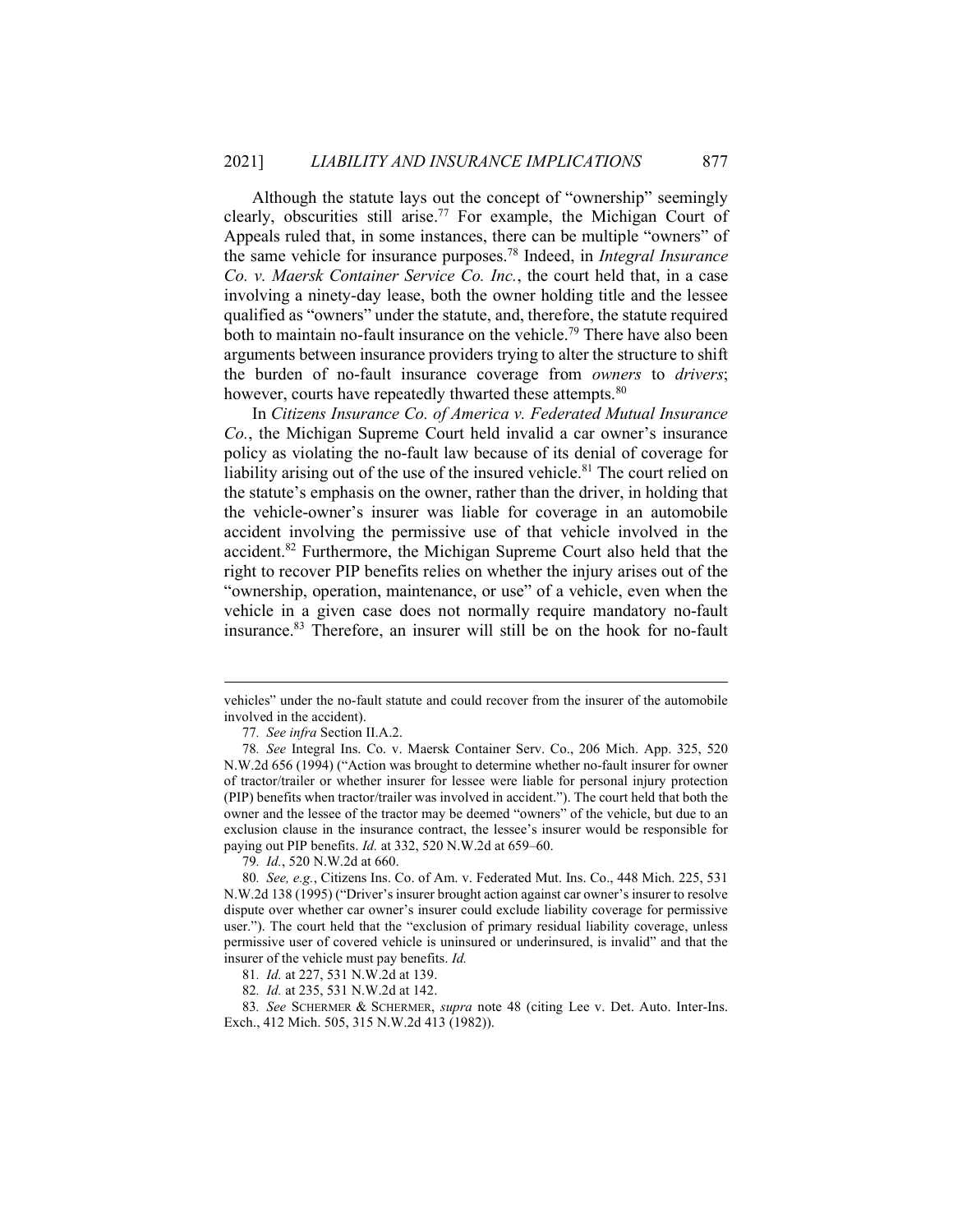coverage if the covered individual suffers accidental bodily injury arising out of an accident with an uninsured or exempted vehicle.<sup>84</sup>

This begs the question of what happens when innocent third parties or passengers in a car are victims of an accident. Once again, not all victims are car owners and, therefore, may carry no auto insurance. According to the statute, the policy covering the owner of the vehicle covers both the named insured and any resident relative.<sup>85</sup> In addition, it also covers "any other person sustaining bodily injury while occupying the insured motor vehicle, or while occupying no motor vehicle at all, where the injury results from an accident involving the insured automobile."<sup>86</sup> However, a named insured is also able to receive compensation from his own personal no-fault insurer even when a vehicle not covered under a no-fault insurance policy is the only vehicle involved in an accident. $87$  Indeed, in Lee v. Detroit Automobile Inter-Insurance Exchange, the Michigan Supreme Court held that for purposes of no-fault insurance, "persons, not motor vehicles, are insured against loss."<sup>88</sup>

Clearly, the world of automobile insurance and no-fault policies has spun a very sophisticated and everchanging web of complexities.<sup>89</sup> The

<sup>84</sup>. See State Farm Mut. Auto. Ins. Co. v. Wyant, 154 Mich. App. 745, 398 N.W.2d 517 (1986) (explaining a case in which a child was seriously injured on a hayride that was being pulled by way of tractor). The injured child's father collected benefits from his own no-fault insurer, though the injury did not arise out of use of his own motor vehicle. That insurer (plaintiff) filed suit to recover against the defendants, pursuant to what it thought were subrogation rights. The court held that the individual could recover PIP under his own policy, as the No-Fault Act provides that PIP benefits are to be paid for "accidental bodily injury 'arising out of the ownership, operation, maintenance or use of a motor vehicle as a motor vehicle.'" Therefore, the victim's father's insurer could not recover against defendants. Id.

<sup>85.</sup> See SCHERMER & SCHERMER, supra note 48. "Resident relative" generally covers the spouse and children of the named insured, but the determination is often made on a case-by-case basis. See, e.g., Workman v. Det. Auto. Inter-Ins. Exch., 404 Mich. 477, 274 N.W.2d 373 (1979) (explaining that the term "resident" of a "household" has no absolute meaning and that circumstances dictate the judgment). The court held that a plaintiff who was temporarily residing at her mother's home when the accident occurred, though she usually resided at her father-in-law's property, qualified as a resident relative under her father-in-law's insurance policy. Id. (emphasis added). See also, e.g., Bierbusse v. Farmers Ins. Grp., 84 Mich. App. 34, 269 N.W.2d 297 (1978) (holding that, in the case of a divorce, until the divorce was finalized, the spouse and children of an insured were resident relatives of the insured even though they domiciled in a different household).

<sup>86</sup>. See SCHERMER & SCHERMER, supra note 48.

<sup>87</sup>. See Lee, 412 Mich. at 508–09, 315 N.W.2d at 414 (holding that, in a case where a mailman was injured when unloading materials from his federally issued vehicle (which did not need to be registered in the state), the mailman could recover under his own personal no-fault policy).

<sup>88</sup>. Id.

<sup>89</sup>. See supra notes 67–88 and accompanying text.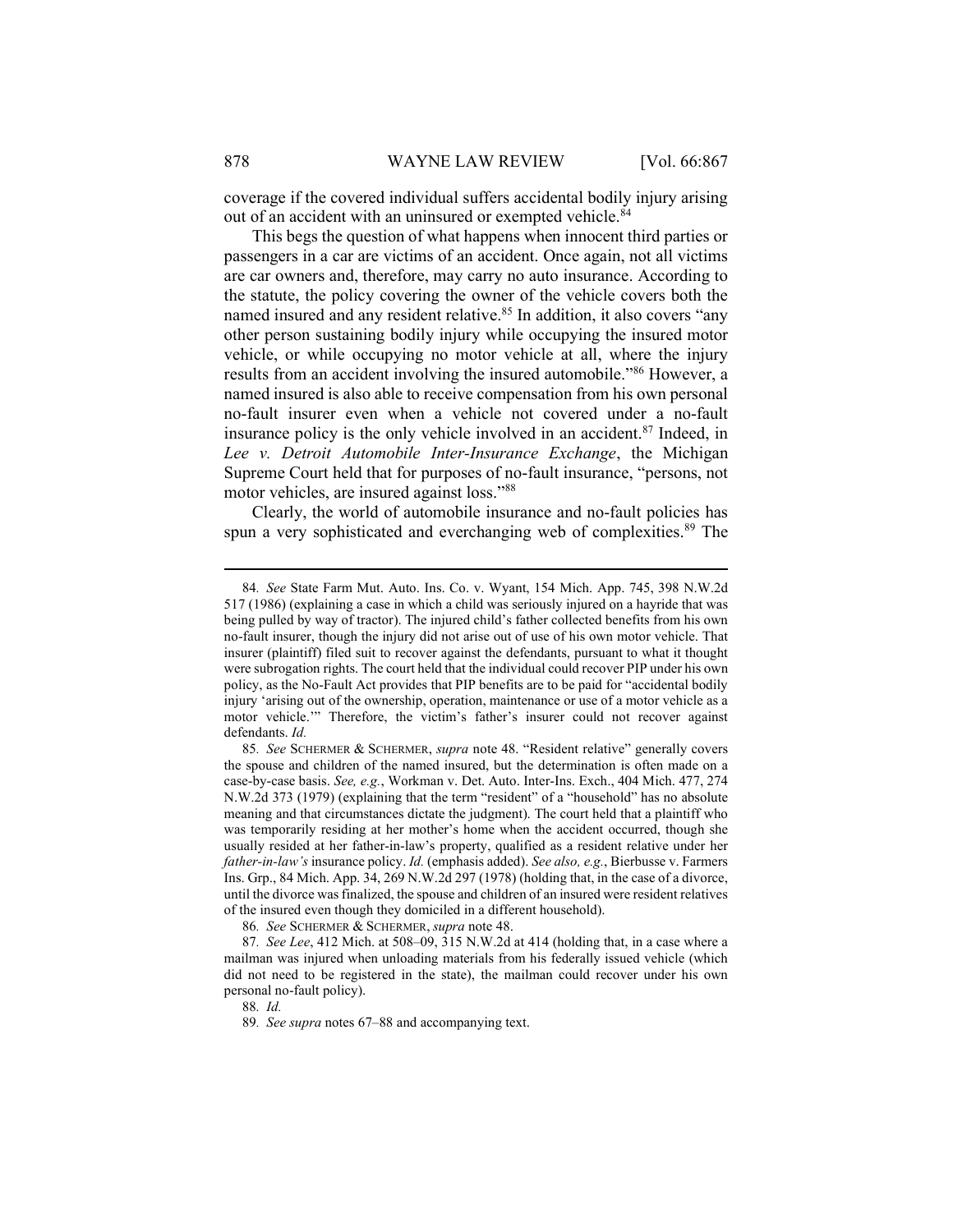prevailing theory of a world filled with fully autonomous vehicles is a utopian one—in a reality where human error causes ninety-four percent of serious accidents, the elimination of the human element altogether could provide for a system that rids itself entirely of car crashes.<sup>90</sup> The mesh point between a world without any autonomous vehicles and one with nothing but is a tricky one to maneuver, however.<sup>91</sup> For example, there have been multiple headlines in the past year portraying companies like Tesla and Uber in an unfavorable light for incidents resulting in deaths related to their self-driving technology.<sup>92</sup> As a result, Michigan has attempted to establish some forms of liability ahead of the rollout of fully autonomous vehicles.<sup>93</sup>

### B. Autonomous Vehicles in Michigan

Michigan continues to maintain its position at the forefront of research and development of the latest technology in the automotive market: autonomous vehicles. $94$  As seen early on in the development of cars, the

93. See infra Section III.B.

<sup>90</sup>. See Automated Vehicles for Safety, supra note 34.

<sup>91</sup>. See generally Korok Ray, Driverless Roads, 38 NAT'L AFFS. 19 (2019), https://www.nationalaffairs.com/publications/detail/driverless-roads [http://web.archive. org/web/20200406041720/https://www.nationalaffairs.com/publications/detail/driverlessroads]. Ray raised logistical issues regarding the use of autonomous cars:

Autonomous cars on the road will need to respond not only to human drivers, but also to other autonomous cars. Should Car A simply observe the behavior of Car B, as human drivers would, or should the cars announce their algorithms or protocols to each other in advance so they can better tailor their behavior to one another?

Id. at 23.

<sup>92</sup>. See Tesla Model 3: Autopilot Engaged During Fatal Crash, BBC (May 17, 2019), https://www.bbc.com/news/technology-48308852 [http://web.archive.org/web/20200406 041939/https://www.bbc.com/news/technology-48308852]; see also Daisuke Wakabayashi, Self-Driving Uber Car Kills Pedestrian in Arizona, Where Robots Roam, N.Y. TIMES (Mar. 19, 2018), https://www.nytimes.com/2018/03/19/technology/uberdriverless-fatality.html [http://web.archive.org/web/20200406042109/https://www.ny times.com/2018/03/19/technology/uber-driverless-fatality.html].

<sup>94</sup>. See, e.g., Eric D. Lawrence, Waymo Plans Final Assembly on Self-Driving Cars in Detroit; Will Need 100–400 Workers, DET. FREE PRESS (Apr. 23, 2019), https://www.freep.com/story/money/cars/2019/04/23/waymo-self-driving-cars-detroitjobs/3543494002/ [http://web.archive.org/web/20200406042241/https://www.freep.com/ story/money/cars/2019/04/23/waymo-self-driving-cars-detroit-jobs/3543494002/]; see also Randy Essex, Ford Self-Driving Cars Now Rolling Around Downtown Detroit and Corktown, DET. FREE PRESS (June 12, 2019), https://www.freep.com/story/money/cars/20 19/06/12/ford-self-driving-cars-downtown-detroit-corktown-vw/1429279001/ [http:// web.archive.org/web/20200406042506/https://www.freep.com/story/money/cars/2019/06 /12/ford-self-driving-cars-downtown-detroit-corktown-vw/1429279001/]; see also Carol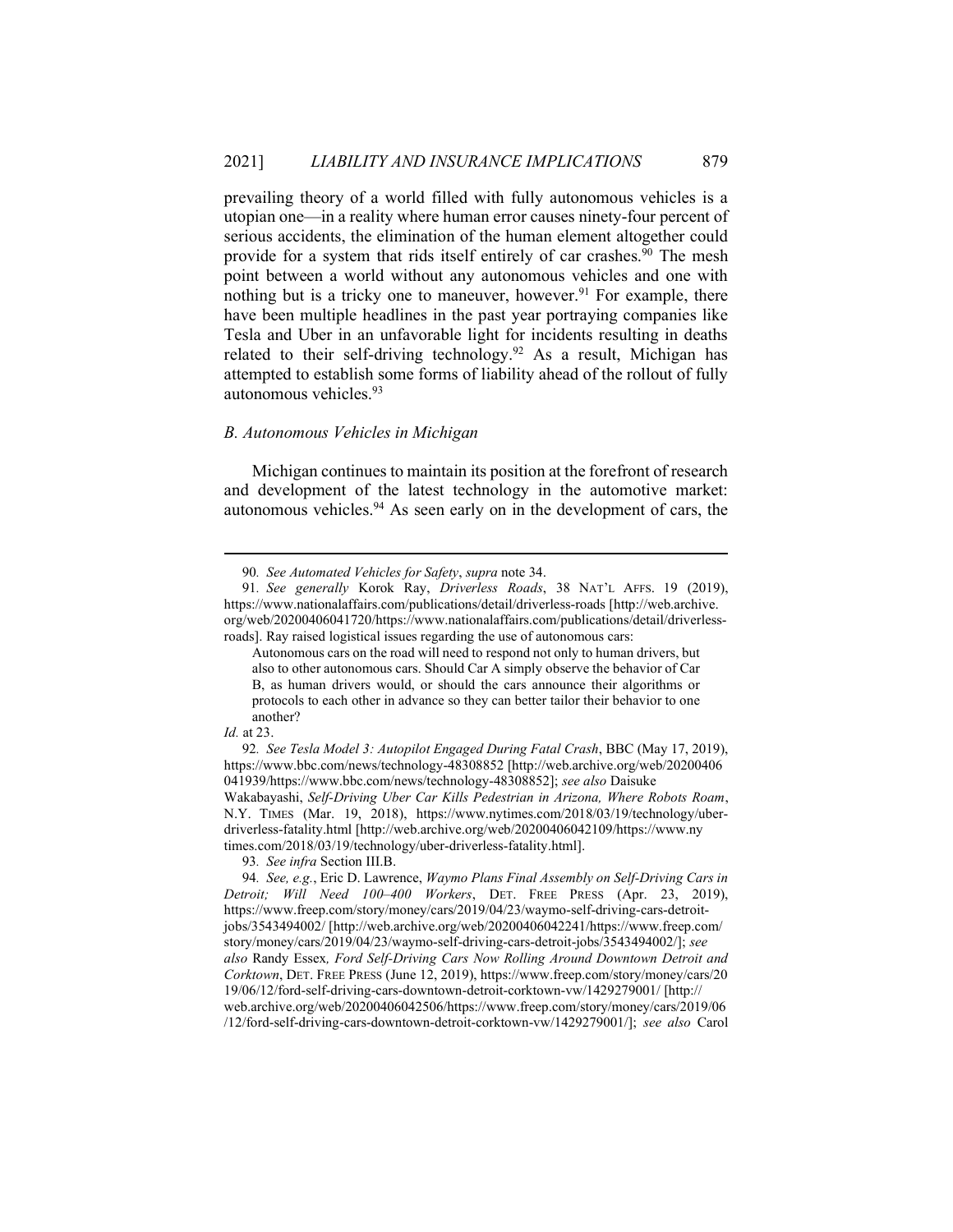failure to take action at the outset to combat potential issues arising from new technology can produce grave consequences.<sup>95</sup> As it did in the early 1900s on automobile legislation, Michigan has again led the pack in autonomous vehicle legislation.<sup>96</sup>

It is first important to distinguish exactly what the term "autonomous vehicle" means. Autonomous vehicles are generally grouped by level of autonomy ranging from 0 to  $5.97$  Level 0 vehicles include those that contain no autonomous features, making up the vast majority of vehicles on the roads presently.<sup>98</sup> Levels 1 and 2 cover vehicles that contain "Driver Assistance" and "Partial Automation" features, respectively.<sup>99</sup> Level 1 vehicles contain features that can assist the driver with single tasks, such as braking or steering, but never two simultaneously.<sup>100</sup> Level 2 vehicles, however, contain an "advanced driver assistance system (ADAS)," which can itself control steering and acceleration simultaneously in some situations but still requires the driver to pay full attention to the road.<sup>101</sup> Levels 1 and 2 vehicles are presently on the market and the roads, and existing legislation governs the framework for their regulation.<sup>102</sup>

The more interesting discussion, and the focus of this Note, centers on the vehicles classified as Levels  $3$  to  $5^{103}$  Level  $3$  applies to vehicles containing "Conditional Automation," which allows for an "automatic driving system (ADS)" to control all aspects of driving itself but requires that a human driver be ready to take control of the vehicle at all times.<sup>104</sup> Lastly, Levels 4 and 5 refer to "High Automation" and "Full Automation," respectively.<sup>105</sup> In both cases, the vehicle contains an ADS that, in some

Cain, Michigan at the Forefront of Autonomous Technology with MCity, CBS DET. (Apr. 2, 2019), https://detroit.cbslocal.com/2019/04/02/michigan-at-the-forefront-of-autono mous-technology-with-mcity/ [http://web.archive.org/web/20200406042613/https:// detroit.cbslocal.com/2019/04/02/michigan-at-the-forefront-of-autonomous-technologywith-mcity/].

<sup>95</sup>. See supra notes 22–26 and accompanying text.

<sup>96</sup>. See Greg Tasker, Michigan Continues to Take the Lead in Autonomous Vehicle Legislation, DET. DRIVEN (Mar. 6, 2018), http://www.detroitdriven.us/features/Michigancontinues-to-take-the-lead-in-autonomous-vehicle-legislation.aspx [http://web.archive. org/web/20200406042713/http://www.detroitdriven.us/features/Michigan-continues-totake-the-lead-in-autonomous-vehicle-legislation.aspx].

<sup>97</sup>. See Automated Vehicles for Safety, supra note 34.

<sup>98</sup>. Id.

<sup>99</sup>. Id.

<sup>100</sup>. Id.

<sup>101</sup>. Id.

<sup>102</sup>. See Seth Quidachay-Swan, Autonomous Vehicles and Current State Liability Legislation, MICH. B.J., Mar. 2019, at 48.

<sup>103</sup>. See infra Section III.

<sup>104</sup>. See Automated Vehicles for Safety, supra note 34.

<sup>105</sup>. Id.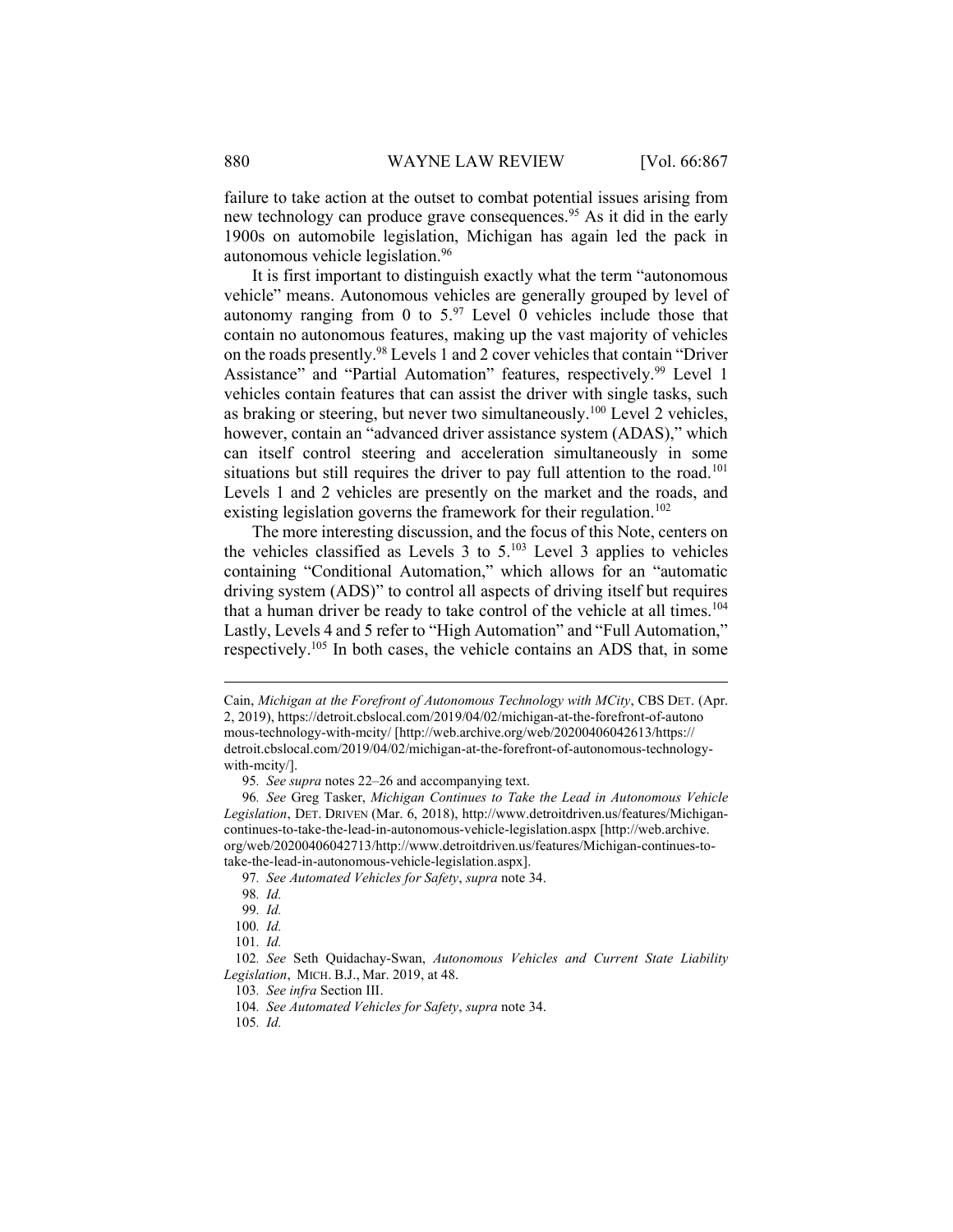or all situations, allows for the vehicle to completely drive itself with no human driver required to be readily available.<sup>106</sup>

Though there are not currently any Level 3, 4, or 5 vehicles available for purchase to consumers, their entry into the market is all but inevitable in the next decade.<sup>107</sup> Due to mounting interest and investment in the market, Michigan has taken action to attempt to create a legal framework to govern the development, sale, and use of autonomous vehicles.<sup>108</sup>

## C. Michigan SAVE Act

In December 2016, then-Governor of Michigan Rick Snyder signed Public Acts 332–335 into law.<sup>109</sup> The acts, collectively the SAVE Act, established a limited framework for the regulation of autonomous vehicles.<sup>110</sup> The SAVE Act first lays out eligibility requirements for participation in a "SAVE Project."<sup>111</sup> Indeed, not all autonomous vehicles are currently eligible for sale and use in the State of Michigan.<sup>112</sup> For example, the SAVE Act provides that "motor vehicle manufacturers" may participate in a SAVE project, so long as they self-certify that the vehicles in their participating fleets contain an automatic driving system, automatic crash notification systems, and certain data recording systems in place to measure the vehicles' status and select attributes.<sup>113</sup>

Because the law is so new and there have been limited numbers of autonomous vehicles on the road to test the legislation, $114$  the statute has

<sup>106</sup>. Id.

<sup>107</sup>. See Quidachay-Swan, supra note 102, at 48.

<sup>108</sup>. See infra Section II.C.

<sup>109</sup>. See Quidachay-Swan, supra note 102, at 49.

<sup>110</sup>. Id.

 <sup>111.</sup> MICH. COMP. LAWS § 257.665b (2019); see also Bryant W. Smith, Michigan's Automated Driving Bills, STANFORD CTR. FOR INTERNET & SOC'Y (Sept. 6, 2016), http://cyberlaw.stanford.edu/blog/2016/09/michigans-automated-driving-bills [http:// web.archive.org/web/20200406042907/http://cyberlaw.stanford.edu/blog/2016/09/michig ans-automated-driving-bills] (explaining that a "Save Project" includes situations in which a vehicle manufacturer is the only participant in an "on-demand automated motor vehicle network," as opposed to non-Save Project situations where a vehicle manufacturer merely supplies vehicles to be used by another company).

<sup>112</sup>. See MICH. COMP. LAWS § 257.665b (2019).

<sup>113</sup>. See id. § 257.665b(1).

<sup>114</sup>. See, e.g., Nicole Gelinas, The Mobile City: How Self-Driving Cars and Buses Could Boost Detroit's Economy, CITY J., Winter 2020, https://www.city-journal.org/detroitautonomous-vehicle-industry [http://web.archive.org/web/20200406043053/https://www. city-journal.org/detroit-autonomous-vehicle-industry] (explaining that limited testing of autonomous vehicles has begun in Detroit and Ann Arbor); see also Kelsey Piper, It's 2020. Where Are Our Self-Driving Cars?, VOX (Feb. 28 2020, 5:33 PM), https://www.vox.com/future-perfect/2020/2/14/21063487/self-driving-cars-autonomousvehicles-waymo-cruise-uber [http://web.archive.org/web/20200406043200/https://www.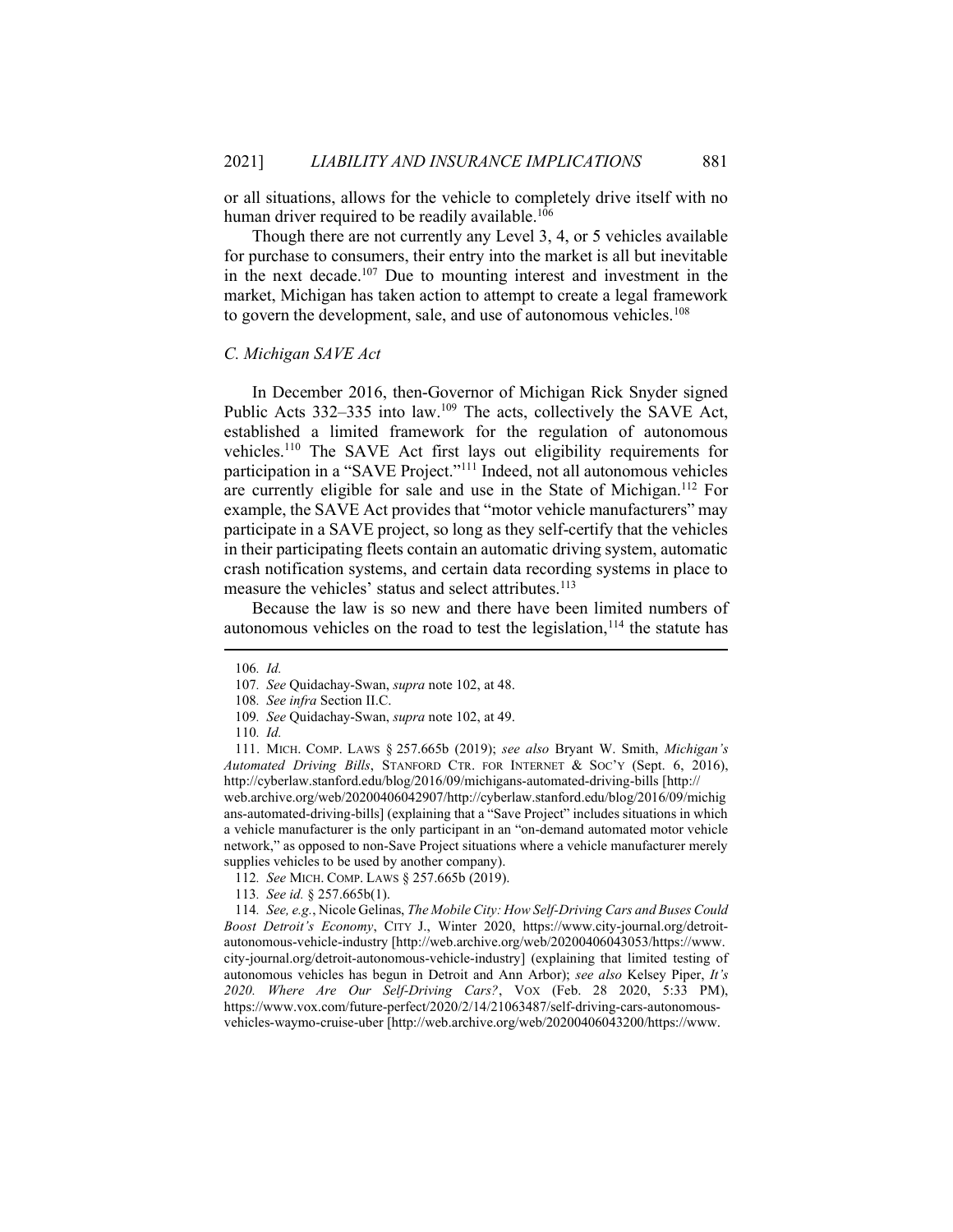been under heavy scrutiny from many interested parties in the industry.<sup>115</sup> Two major obscurities in the statute are whether it grants only motor vehicle manufacturers the privilege of running driverless taxi programs and whether the scope of legal autonomous vehicles pertains only to research and development.<sup>116</sup> Additionally, because of the lack of clarity in the bill, there is confusion as to whether motor vehicle manufacturers have more liberty or greater restriction and regulation.<sup>117</sup>

Additional shortcomings concern the vague and ambiguous terms of the statute.<sup>118</sup> For example, it is unclear whether only manufacturers of autonomous vehicles may participate in the program or if the program is open to those who would like to partner with those manufacturers.<sup>119</sup> In addition, it is difficult to reconcile the juxtaposition of driverless vehicles with the current state of regulation that pertains to "drivers" and "operators."<sup>120</sup> For example, the Michigan Vehicle Code defines a "driver" as "every person who drives or is in actual physical control of a vehicle"<sup>121</sup> and an "operator" as a person who "operates a motor vehicle upon a highway or street" or "operates an automated motor vehicle upon a highway or street."<sup>122</sup> Clearly, these definitions will need reframing in the context of automated driving.<sup>123</sup>

The Michigan SAVE Act has still received praise as a significant revelation in the world of autonomous vehicle legislation.<sup>124</sup> Most importantly, the SAVE Act lays the groundwork for liability of autonomous vehicles moving forward.<sup>125</sup> The Act sets out that the manufacturers of vehicles qualifying for participation in a SAVE project will be liable for injuries caused by their vehicles, at least to some degree.<sup>126</sup> More specifically, the statute provides that "when engaged, an

115. See Smith, supra note 111.

117. Id.

119. Id.

120. Id.

121. MICH. COMP. LAWS § 257.13 (2020).

122. Id. § 257.36. The definition of an "operator" excludes a chauffeur. Id. See also id. § 257.35a (defining "operate" as "[b]eing in actual physical control of a vehicle . . ." or "[c]ausing an automated motor vehicle to move under its own power in automatic mode upon a highway or street regardless of whether the person is physically present in that automated motor vehicle at that time. . . .").

123. See Smith, supra note 111.

124. Id.

125. See Quidachay-Swan, supra note 102, at 49.

126. Id.

vox.com/future-perfect/2020/2/14/21063487/self-driving-cars-autonomous-vehicles-way mo-cruise-uber](noting that companies such as Waymo and GM have conducted autonomous vehicle testing on public streets in California).

<sup>116</sup>. Id. (explaining the ambiguity and vagueness of the Michigan Save Act).

<sup>118</sup>. Id.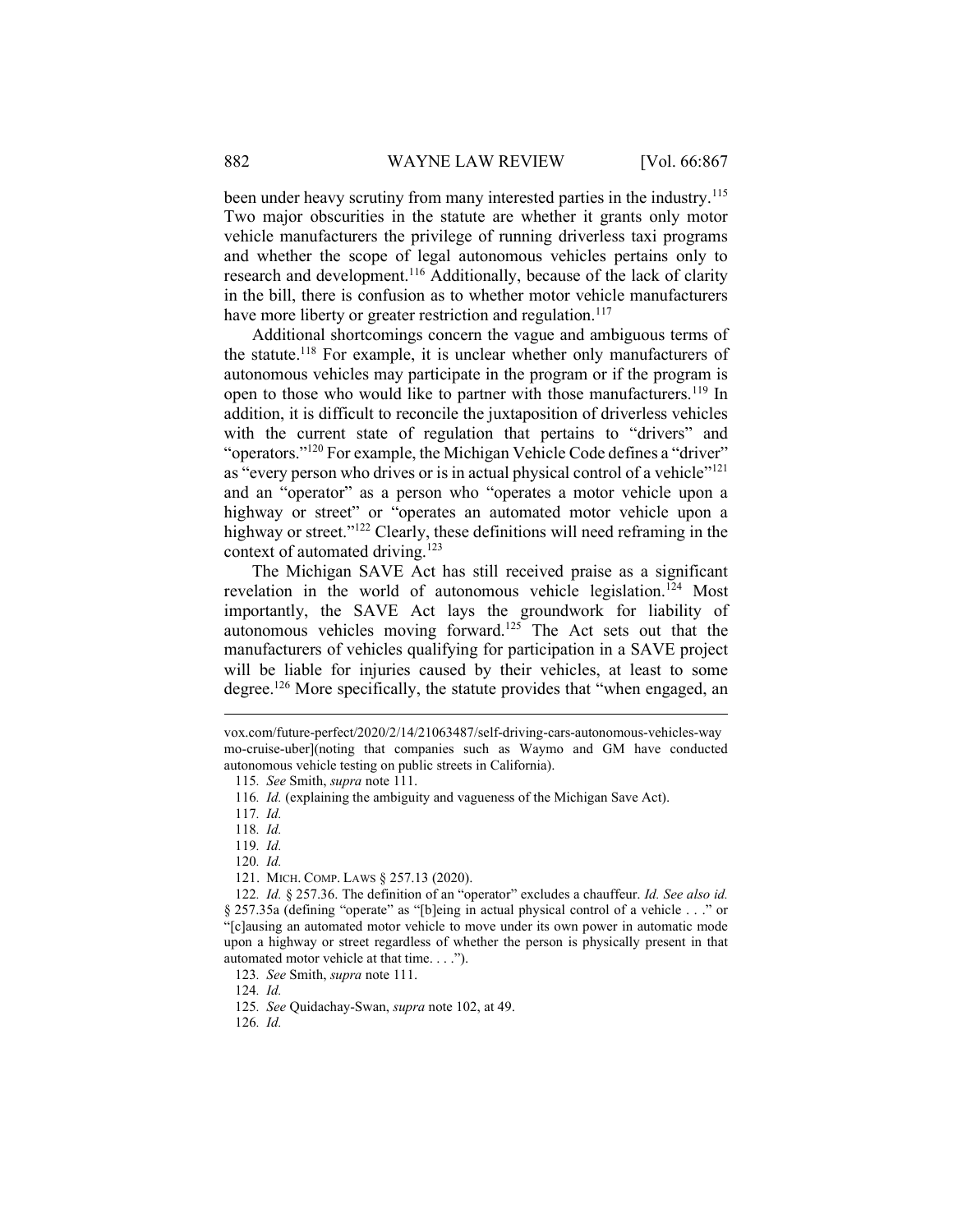automated driving system . . . shall be considered the driver or operator of the vehicle" for purposes of judging conformance with traffic and motor vehicle laws.<sup>127</sup> Additionally, when the ADS is actively controlling a vehicle, the vehicle manufacturer will be liable for any accident in which the ADS is active and at fault.<sup>128</sup>

While the SAVE Act provides a terrific framework for the future of autonomous vehicle legislation, it remains just that—a framework.<sup>129</sup> The blueprint is far from complete, and it is important for the legislature to continue building on the foundation they have formed before the rollout of autonomous vehicles to the public.

### III. ANALYSIS

"The purpose of insurance is to insure."<sup>130</sup> While this is an oversimplification of a sophisticated infrastructure of risk management, it contains a certain modest truth.<sup>131</sup> At its roots, insurance serves as a contractual tool whereby considerable quantities of individuals pay "premiums" into a pool that covers losses when they occur.<sup>132</sup> Given the number of vehicles on the road and the prevalence of car accidents, it is no surprise that auto insurance makes up a significant part of the insurance industry.<sup>133</sup> Indeed, the auto insurance industry had a market size of \$288.4

132. Insurance, LEGAL INFO. INST., https://www.law.cornell.edu/wex/insurance [http://web.archive.org/web/20200406043324/https://www.law.cornell.edu/wex/insuranc e] (last visited Feb. 3, 2020). This source defines "insurance" as:

A contract in which one party agrees to indemnify another against a predefined category of risks in exchange for a premium. Depending on the contract, the insurer may promise to financially protect the insured from the loss, damage, or liability stemming from some event. An insurance contract will almost always limit the amount of monetary protection possible.

<sup>127</sup>. See MICH. COMP. LAWS § 257.665b(4).

<sup>128</sup>. Id.

<sup>129</sup>. See discussion supra Section II.C.

 <sup>130.</sup> Hastings Mut. Ins. Co. v. Safety King, Inc., 286 Mich. App. 287, 298, 778 N.W.2d 275, 282 (2009).

<sup>131</sup>. See, e.g., 43 AM. JUR. 2D Insurance (2020) (providing a comprehensive review of insurance, including over forty chapters of material). Clearly, insurance is far from simple; however, the encyclopedia's review still begins by defining "insurance" simply as "a contract by which one party, for a compensation called the premium, assumes particular risks of the other party and promises to pay to such other party or his or her nominee a certain or ascertainable sum of money on a specified contingency." See id. § 1.

Id.

<sup>133</sup>. See NAT'L ASS'N OF INS. COMM'RS (NAIC), 2018 MARKET SHARE REPORTS FOR PROPERTY/CASUALTY GROUPS AND COMPANIES BY STATE AND COUNTRYWIDE, 5–7 (2019), https://naic.org/prod\_serv/MSR-PB-19.pdf [http://web.archive.org/web/2020040604343 6/https://naic.org/prod\_serv/MSR-PB-19.pdf] (displaying statistics for the "Property and Casualty" Insurance Industry for 2018). The total Property and Casualty (P/C) Insurance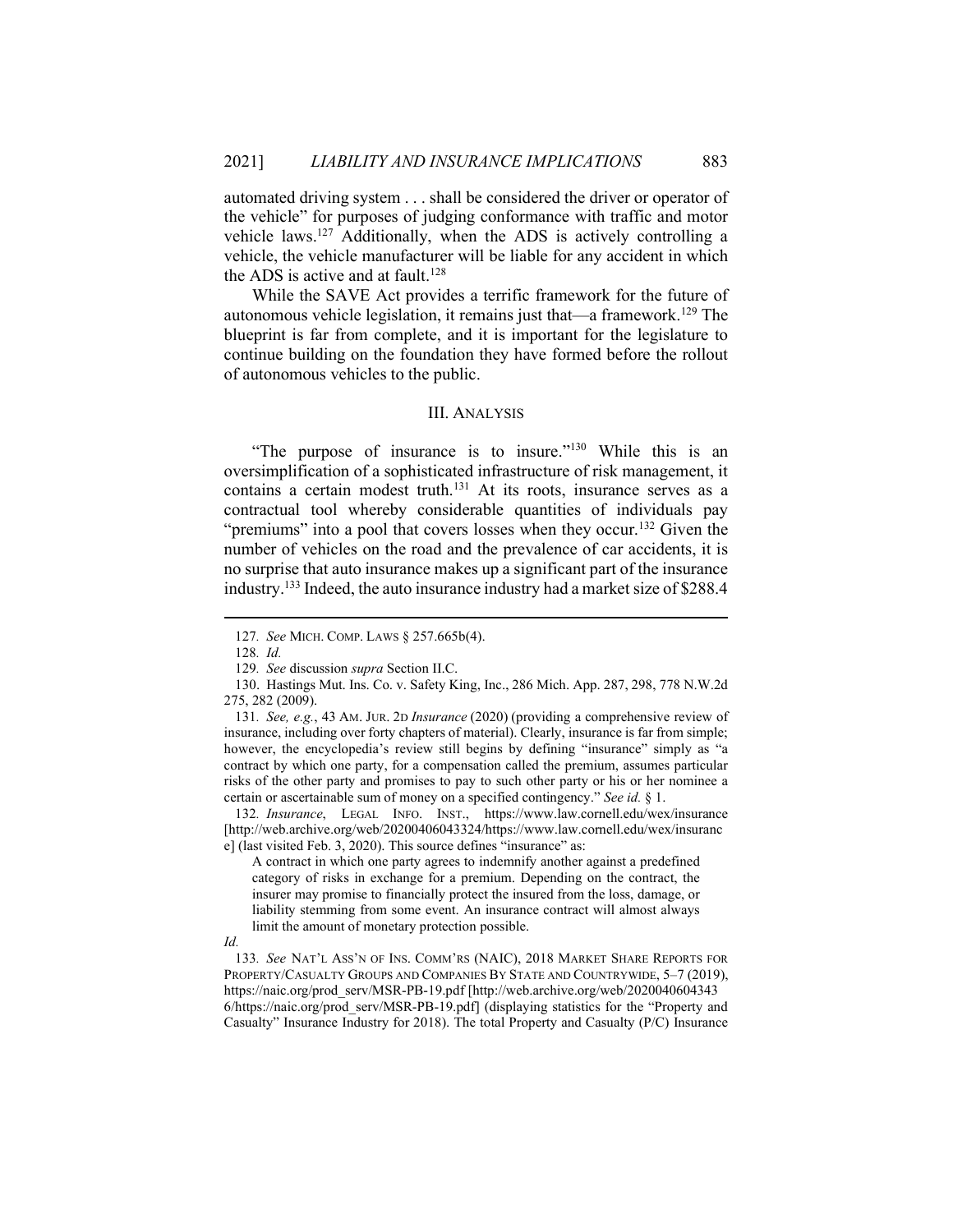billion in revenue in the United States in 2020.<sup>134</sup> No-fault laws entered into the automotive field in order to curb and cure the tort system of its inadequate delays, inequities, and excessive costs.<sup>135</sup> No-fault laws accomplish this goal by requiring drivers to maintain insurance "so that victims of automobile accidents may receive insurance benefits as a substitute for common-law tort remedies without regard to fault."<sup>136</sup>

Though no-fault laws have been successful in creating more consistent channels for victim compensation following a car accident, the rollout of autonomous vehicles into the market may strain the current system.<sup>137</sup> For example, the current system and legislation require that all vehicle owners carry a no-fault insurance policy that includes PIP, PPI, and RLI.<sup>138</sup> However, a future of autonomous vehicles brings with it a potential reality where private car ownership is a relic of the past.<sup>139</sup> Indeed, the implementation of autonomous vehicles has a plethora of implications.<sup>140</sup> In the end, two options reign supreme.<sup>141</sup> Autonomous vehicle legislation in Michigan can likely move forward in one of two ways: (1) an adjustment to the current no-fault legislation,  $142$  or (2) an alternative to nofault insurance in the form of the traditional tort theory of liability.<sup>143</sup>

136. Id.

137. See ANDERSON ET AL., supra note 15, at 144 (stating that though the system may need to be adjusted, "if AV technology reduces the responsibility of the individual driver as expected, a no-fault approach may become more attractive").

138. See supra notes 51–66 and accompanying text.

139. Autonomous Driving, MCKINSEY & CO., https://www.mckinsey.com/features/ mckinsey-center-for-future-mobility/overview/autonomous-driving[http://web.archive. org/web/20200406043806/https://www.mckinsey.com/features/mckinsey-center-forfuture-mobility/overview/autonomous-driving] (last visited Feb. 3, 2020).

140. See, e.g., Jack Boeglin, The Costs of Self-Driving Cars: Reconciling Freedom and Privacy with Tort Liability in Autonomous Vehicle Regulation, 17 YALE J. L. & TECH. 171 (2015) (analyzing the intersection of problems with individual privacy and legal liability); Dorothy J. Glancy, Symposium, Autonomous and Automated and Connected Cars – Oh My! First Generation Autonomous Cars in the Legal Ecosystem, 16 MINN. J. L. SCI. & TECH. 619 (2015) (discussing issues from vehicle ownership implications to the differences in liability and infrastructure based on connected versus unconnected autonomous vehicles).

industry recorded nearly \$666.7 billion in earned premiums in 2018. The "Total Private Passenger" insurance accounted for \$242.6 billion of those earned premiums—36.37% of the P/C insurance market. See id.

<sup>134</sup>. Automobile Insurance in the US Market Size 2004–2024, IBISWORLD, https://www.ibisworld.com/industry-statistics/market-size/automobile-insurance-unitedstates/ [http://web.archive.org/web/20200406043542/https://www.ibisworld.com/industry -statistics/market-size/automobile-insurance-united-states/] (last visited Apr. 4, 2020).

 <sup>135. 2</sup> MICH. CIVIL JUR. Automobiles and Motor Vehicles § 263 (2020).

<sup>141</sup>. See infra Section III.A–B.

<sup>142</sup>. See infra Section III.A.

<sup>143</sup>. See infra Section III.B.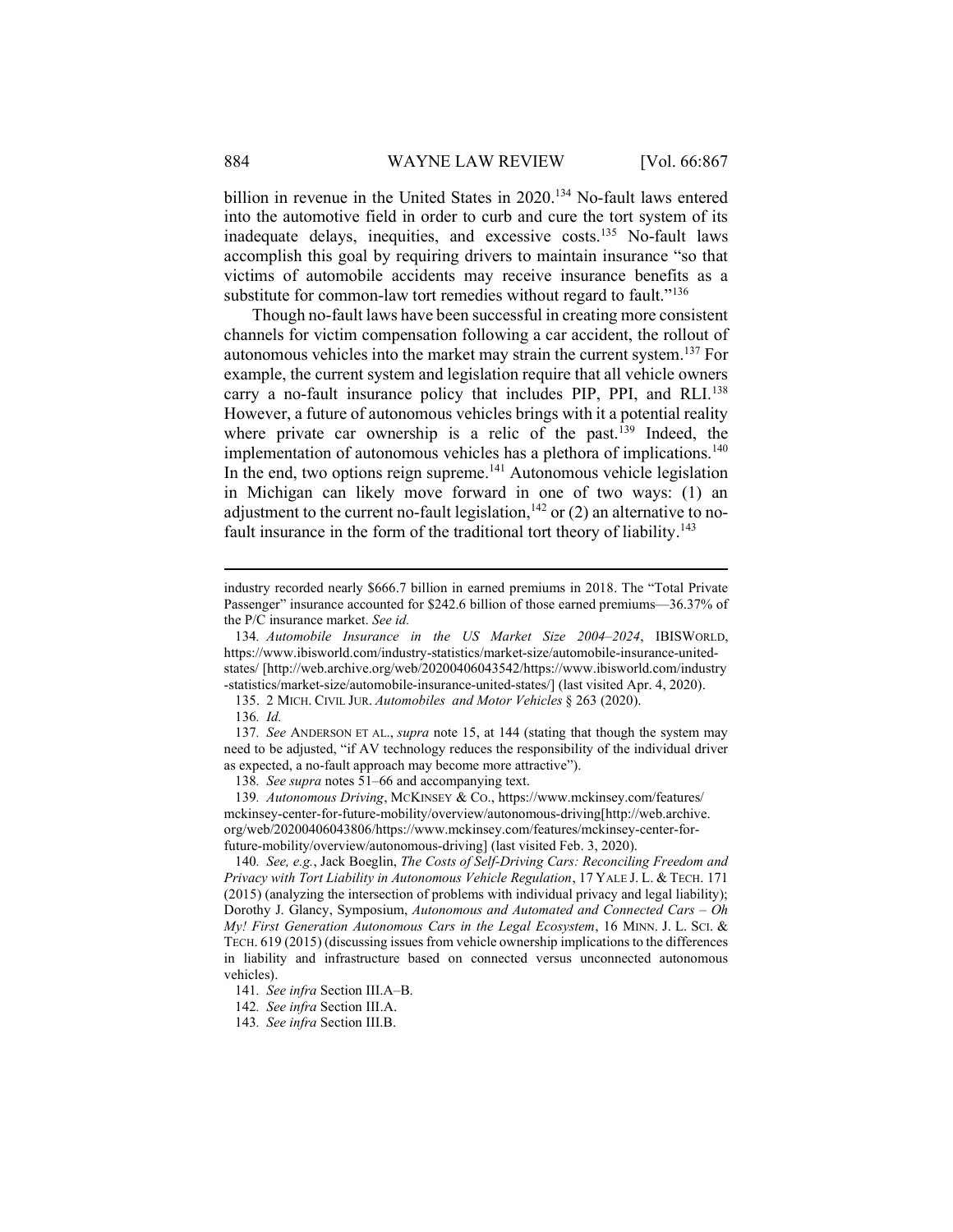### A. Adjustment to Current No-Fault Legislation

The first issue that will arise between the current framework of insurance and liability legislation and the introduction of autonomous vehicles is the reconciliation of terms and definitions.<sup>144</sup> As stated earlier, the Michigan No-Fault Act provides that all "owners and registrants" of a vehicle must maintain automobile insurance on their registered vehicles.<sup>145</sup> Additionally, current legislation and regulation of automobiles in the state of Michigan refers to "drivers" or "operators" of vehicles.<sup>146</sup> What is unclear at the moment though is how the introduction of autonomous vehicles will influence the traditional notion of car ownership.<sup>147</sup>

### 1. Private Vehicle Ownership

The first possibility is that the world of autonomous vehicles does not have any impact on vehicle ownership.<sup>148</sup> That is, though the driver will become obsolete, citizens will continue to purchase or lease vehicles for their own private use as they currently do.<sup>149</sup> Assuming this is the case, there are still implications to the current insurance and liability scheme.<sup>150</sup> First, automotive regulation still refers to "drivers" and "operators" of the vehicle.<sup>151</sup>

The SAVE Act provides certain definitions and explains that when an Automatic Driving System (ADS) is active, the manufacturer will essentially step into the shoes of a "driver" and assume liability for

150. See, e.g., Jonathan Kama, Automated Vehicles and Michigan's No-Fault Auto Insurance Act, MICH. BUS. & ENTREPRENEURIAL L. REV. (May 12, 2018), http://mbelr.org/automated-vehicles-and-michigans-no-fault-auto-insurance-act/

[http://web.archive.org/web/20200406043944/http://mbelr.org/automated-vehicles-andmichigans-no-fault-auto-insurance-act/] (outlining briefly some of the potential issues and changes that no-fault insurance may encounter). Michigan is far from unique in facing an issue at the intersection of autonomous vehicles and insurance. See, e.g., Robert W. Peterson, New Technology – Old Law: Autonomous Vehicles and California's Insurance Framework, 52 SANTA CLARA L. REV. 1341 (2012) (dissecting the pending shortcomings of the California auto insurance framework in addressing autonomous vehicles).

151. Id.

<sup>144</sup>. See supra Section II.A.2–II.C.

<sup>145</sup>. See supra notes 72–76 and accompanying text.

<sup>146</sup>. See supra notes 118–23 and accompanying text.

<sup>147</sup>. See infra Section III.A.1–2

<sup>148</sup>. See Duvall et al., supra note 17 (setting out two possibilities for vehicle ownership structures for autonomous vehicles: first, a system that remains similar to the private vehicle ownership structure we see today and alternatively, a system that relies heavily on fleets of automobiles owned by ridesharing companies and manufacturers operating as "robo-taxies" and antiquating the idea of private vehicle ownership).

<sup>149.</sup>  $Id$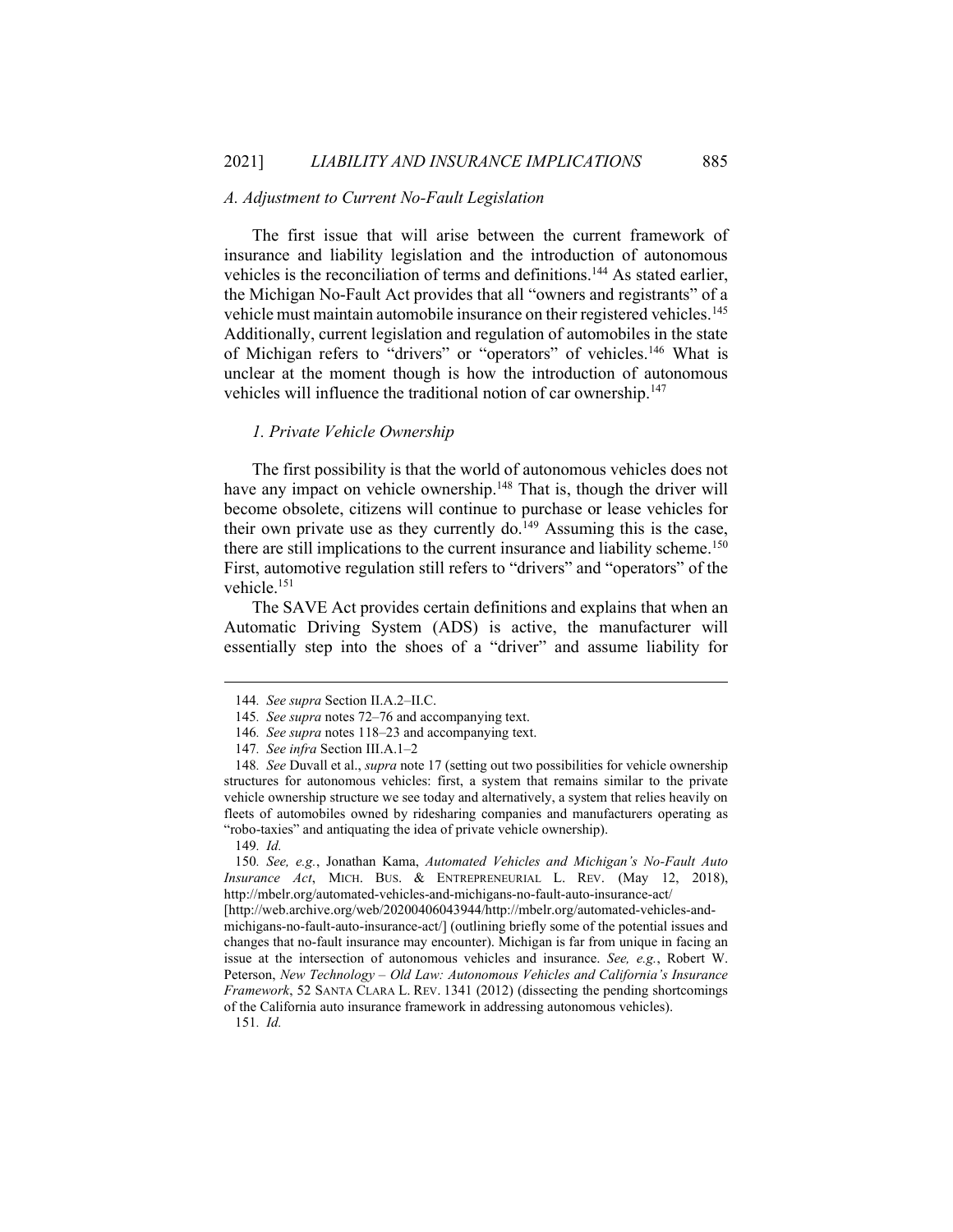malfunctions in the system as they relate to traffic laws.<sup>152</sup> However, the SAVE Act is currently limited to those vehicles that meet certain requirements to participate in the program, leaving a gap in coverage for potential vehicles that could be developed outside the bounds of the program.<sup>153</sup> The best, and most likely, option moving forward is to widen the scope of the SAVE Act. That way, regardless of who is using the vehicle, the manufacturer will be liable for any defect or malfunction in the ADS of an automobile.

The inadequacy and confusion over the term "driver" or "operator" for purposes of determining liability in an auto accident may prove a no-fault insurance system all the more desirable.<sup>154</sup> Autonomous vehicles change the traditional notion of attributing fault to drivers.<sup>155</sup> In the context of traditional automobiles, a driver is thought of as being exclusively in control of their vehicle, and in the case of an accident, one or more drivers are "at fault" for the accident.<sup>156</sup> Although the SAVE Act attempts to peg the ADS as the driver of the vehicle for purposes of liability and abiding to traffic laws, intense litigation could still ensue regarding cause. Corporations face countless product liability cases every year and have far more resources and experience than a majority of the plaintiffs bringing the cases.<sup>157</sup> It is easy to see a difficult path to recovery for an ordinary plaintiff seeking to prove the fault of an ADS against the corporation with both a legal and technical advantage.<sup>158</sup> Therefore, a system that places less weight on attributing fault, such as no-fault, could alleviate much of the problems with the term "driver," proving negligence and balancing the scale.

Regardless of the status of a human as a "driver" for the sake of liability, a number of issues could arise for insurance purposes.<sup>159</sup> As the

158. See generally Bryant Walker Smith, The Transformation of Transportation: Autonomous Vehicles, Google Cars, and Vehicles Talking to Each Other: Automated Driving and Product Liability, 2017 MICH. ST.L.REV. 1 (2017) (discussing the relationship between autonomous cars and current product liability infrastructure).

159. See ANDERSON ET AL., supra note 15, at 114–15 (explaining that autonomous vehicles will prove challenging to many insurance systems as they are currently written but that the advantages are significant. For example, autonomous vehicles may very well reduce the number and cost of serious automobile accidents. In turn, this should drive

<sup>152</sup>. See MICH. COMP. LAWS § 257.665b(4) (2019).

<sup>153</sup>. Id.

<sup>154</sup>. See ANDERSON ET AL., supra note 15, at 116.

<sup>155</sup>. Id. at 115.

<sup>156</sup>. Id.

<sup>157</sup>. See A. Mitchell Polinsky & Steven Shavell, The Uneasy Case for Product Liability, 123 HARV. L. REV. 1437, 1438 (2010) (stating that there are tens of thousands of product liability cases filed every year in the United States). In addition to the uneven playing field regarding resources and experience, product liability cases also limit the recovery of the plaintiff due to extensive delay and costs associated with litigation. See id. at 1464.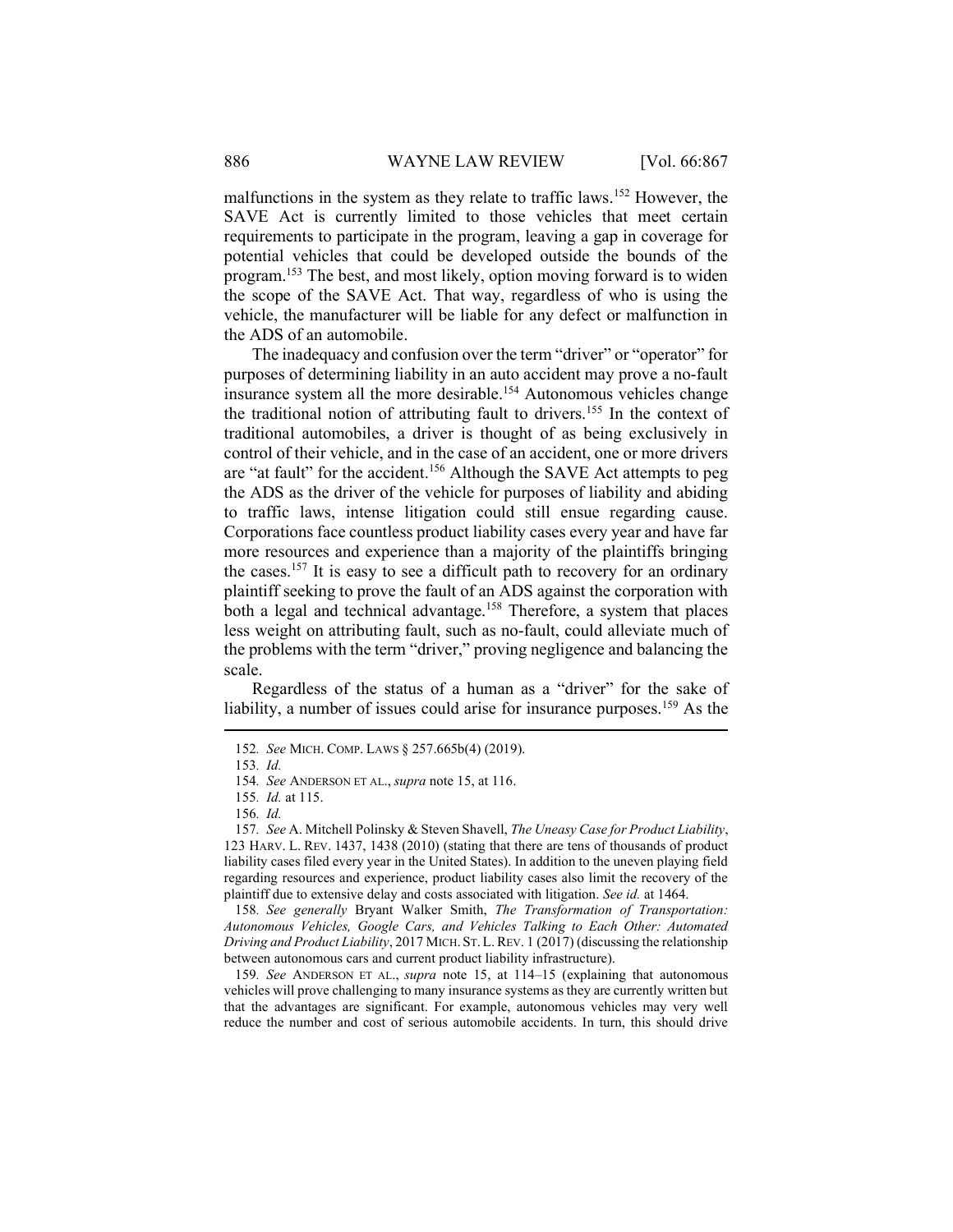law stands, "owners and registrants" of vehicles must carry compulsory no-fault insurance policies.<sup>160</sup> However, might autonomous vehicle owners question a scheme in which they pay large monthly sums into an insurance pool in order to cover accidents which largely result from human error? Again, the NHTSA reported that roughly ninety-four percent of accidents are due to human error.<sup>161</sup> While citizens do not always have a choice when it comes to legislation and compulsory insurance policies, it is not hard to imagine a society frustrated by what they may feel are wasted payments into a fund that largely pays for the negligence of others.

The Michigan Legislature serves itself best by keeping abreast of these potential issues. One attractive solution could be to compensate those who own autonomous vehicles through some sort of subsidy, decreasing the price of their no-fault insurance policies.<sup>162</sup> For example, insurance providers in Europe have offered policyholders a twenty percent discount if they purchase a car with lane keeping technology.<sup>163</sup> The Michigan Legislature could follow suit and either work in conjunction with insurance providers or offer certain tax credits to individuals directly. In this way, the legislature could largely keep their current no-fault statute intact while also preventing those who own autonomous vehicles from suffering for the negligent acts of others.

The legislature could also use a different strategy that would apportion these insurance payments appropriately between the owner of the autonomous vehicle and the manufacturer. Stealing a page from the world of corporate employment taxes,<sup>164</sup> the legislature could create a balancing test that would split the payment of insurance policies for an autonomous vehicle efficiently between the owner and the manufacturer. By doing this,

162. See, e.g., ANDERSON ET AL., supra note 15, at 114 (explaining the potential for insurers to offer discounted premiums to individuals who own autonomous vehicles).

liability cases).

164. See Payroll (FICA) Taxes, Practical Law Practice Note 1-512-7630 ("The Federal Insurance Contributions Act (FICA) imposes payroll taxes on both employers and employees to finance social security and certain Medicare benefits. An employer is generally responsible for withholding and remitting its employees' portion of payroll taxes, as well as for paying the employer portion of these taxes.").

insurance premiums downward. Insurers price premiums based on risk of injury resulting from an accident, and in a world where these risks decrease, so too would premium prices). 160. MICH. COMP. LAWS § 500.3101 (2019).

<sup>161</sup>. See Automated Vehicles for Safety, supra note 34. But see Tiffany Y. Gruenberg, Self-Driving Cars Will Likely Increase Product Liability Litigation, NAT'L L. REV. (Jan. 22, 2019), https://www.natlawreview.com/article/self-driving-cars-will-likely-increaseproduct-liability-litigation [http://web.archive.org/web/20200406044111/https://www.nat lawreview.com/article/self-driving-cars-will-likely-increase-product-liability-litigation] (explaining that while human error may be decreased, the advanced and sophisticated technology that autonomous vehicles will rely on may increase the number of product

<sup>163</sup>. Id.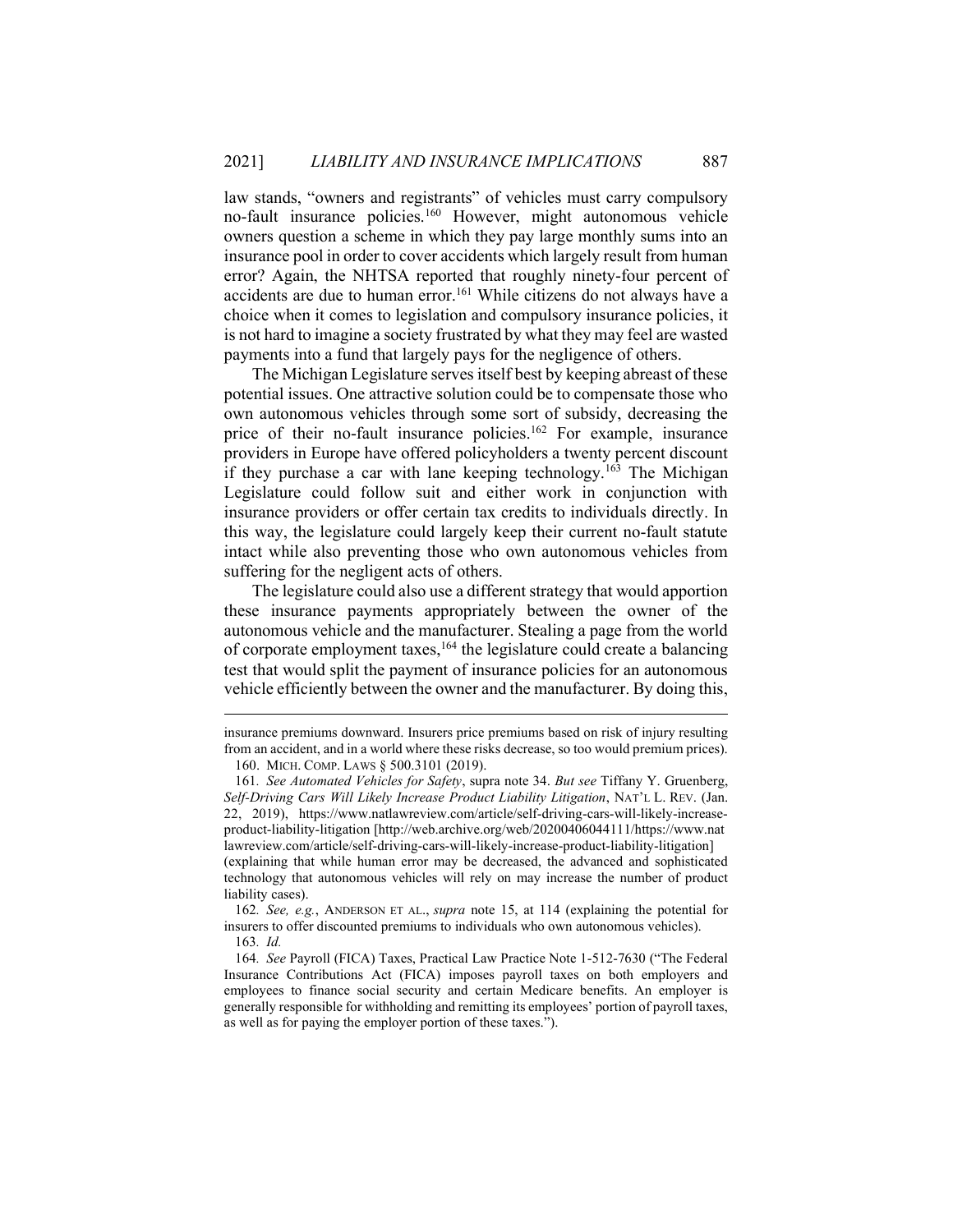the government could both accomplish the goal of decreasing the burden of insurance premiums on autonomous vehicle owners while also incentivizing the manufacturers to create safe vehicles. This system may still not sit well with manufacturers, and they and owners alike may find a general tort theory of liability more attractive.<sup>165</sup>

#### 2. Shared Autonomous Vehicles (SAVs)

Another possibility resulting from the influx of autonomous vehicles into the public market is that vehicle ownership as we know it will become obsolete alongside the human driver.<sup>166</sup> Indeed, the autonomous vehicle development could lead to a shift from the private vehicle ownership seen today to a commercial car-sharing model of the future.<sup>167</sup> With current ridesharing companies such as Uber already looking into the manufacturing of autonomous vehicle technology, it would be unsurprising to see these companies implementing the new tech into their existing networks of services in order to streamline the process even further.<sup>168</sup>

For the simplification that a commercial autonomous vehicle-sharing model seems to provide for travel and commutes, it undoubtedly makes up for in its complication of liability and insurance.<sup>169</sup> Once again, the Michigan No-fault Insurance Act states that "the owner or registrant of a motor vehicle required to be registered in this state shall maintain security for payment of benefits under personal protection insurance and property protection insurance as required under this chapter, and residual liability insurance."<sup>170</sup> Where private vehicle ownership presides, a compulsory insurance system requiring owners to carry a policy with certain minimum

169. See ANDERSON ET AL., supra note 15, at 117 (outlining potential problems the current insurance and liability systems in states could face with the implementation of autonomous vehicles.) While autonomous vehicles may reduce the number of current problems that human error creates, they could also create new kinds of problems that do not currently exist. For example, they may create certain habits by which pedestrians will come to expect vehicles to stop as soon as a pedestrian enters a cross walk. Suppose the vehicle strikes the pedestrian in the walkway who crossed based on this assumption. Perhaps autonomous vehicles reduce some human errors while generating others. See id.

<sup>165</sup>. See supra Section III.B.1.

<sup>166</sup>. See Duvall et al., supra note 17.

 <sup>167.</sup> Mark A. Geistfeld, A Roadmap for Autonomous Vehicles: State Tort Liability, Automobile Insurance, and Federal Safety Regulation, 105 CAL. L. REV. 1611, 1614 (2017).

<sup>168</sup>. See Dara Kerr, Uber Ignites Self-Driving Car Operations in Dallas, CNET (Sept. 17, 2019), https://www.cnet.com/news/uber-ignites-self-driving-car-operations-in-dallas/ [http://web.archive.org/web/20200406044401/https://www.cnet.com/news/uber-ignitesself-driving-car-operations-in-dallas/].

 <sup>170.</sup> MICH. COMP. LAWS § 500.3101 (2019).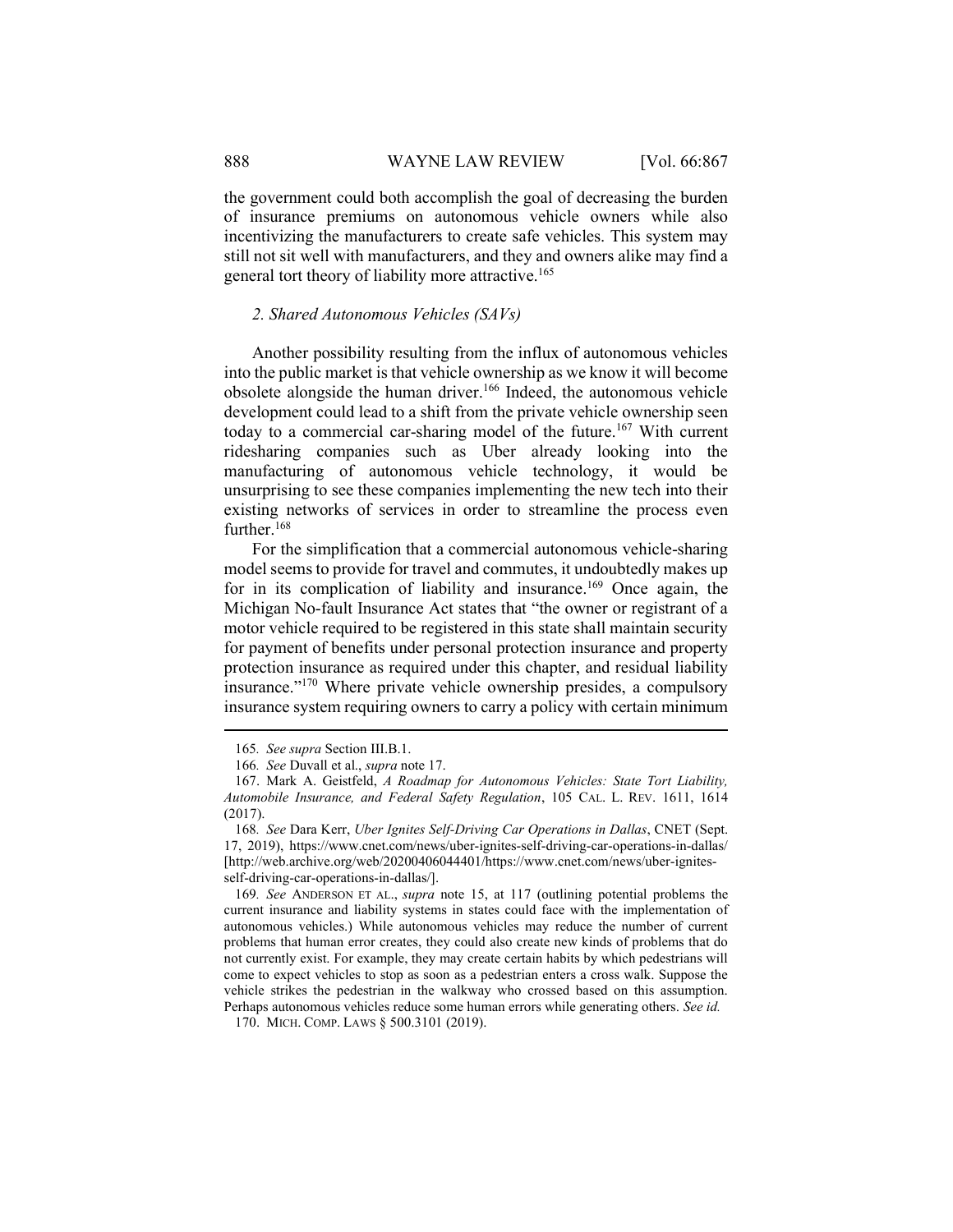coverages makes sense. However, if a shift towards a public vehiclesharing structure occurs, the current system will fail to make sense.

In a system where manufacturers or private fleet companies own the vehicles in a market, who will be willing to carry the insurance? A first option would be to adjust the current legislation to require users of shared autonomous vehicles (SAVs) to carry insurance as a prerequisite to use. This would likely prove to be far more complicated than a simple change in legislative language, however. How would the statute determine who is required to carry insurance? Would someone who uses an autonomous vehicle only a handful of times per year be required to carry the same insurance as someone who uses it for their daily commute? These are only a few among many complicated questions better left for another article.

The more attractive alternative would require the vehicle manufacturers or fleet companies owning the vehicles to carry insurance policies.171 This is not a novel concept, as there are currently nonautonomous carsharing services operating today that maintain insurance on fleets of cars that are loaned out to members.<sup>172</sup> These companies could then, in turn, factor their insurance premiums into their pricing models.<sup>173</sup> For example, Zipcar, one of the leading carsharing companies in the United States, maintains the requisite insurance policies on the cars that make up its fleets.<sup>174</sup> Then, Zipcar extends certain levels of liability coverage to its customers as part of their yearly membership fees.<sup>175</sup> This model would largely allow the market to set the prices for both the ride sharing services and insurance payments by the individual. In addition, it

<sup>171</sup>. See Geistfeld, supra note 167, at 1616 (discussing the possible repercussions of autonomous vehicles on the car industry based on a carsharing model).

<sup>172</sup>. See, e.g., Joseph P. Schwieterman & Mollie Pelon, First Zipcar, Now Uber: Legal and Policy Issues Facing the Expanding "Shared Mobility" Sector in U.S. Cities, 4 BELMONT L. REV. 109, 112 (2017).

<sup>173</sup>. Id. (indicating that insurance is generally included in a carsharing company's membership fee).

<sup>174</sup>. Id. at 114. See also Insurance Coverage, ZIPCAR, https://support.zipcar.com/hc/enus/articles/220433387-Insurance-Coverage- [http://web.archive.org/web/2020040604450 9/https://support.zipcar.com/hc/en-us/articles/220433387-Insurance-Coverage-] (last visited Apr. 5, 2020). Zipcar's website provides:

Zipcar insurance also includes third party liability coverage and Personal Injury Protection (PIP) or 'no-fault' coverage. All third party liability and PIP coverage meets the minimum requirements of the state or jurisdiction in which an accident occurs, and the full extent of coverage varies based on a member's age and location.

Id.

<sup>175</sup>. See Schwieterman & Pelon, supra note 172, at 114. See also Zipcar Membership Plans, ZIPCAR, https://www.zipcar.com/pricing [http://web.archive.org/web/2020040604 4613/https://www.zipcar.com/pricing] (last visited Apr. 5, 2020) (outlining membership pricing and indicating insurance coverage).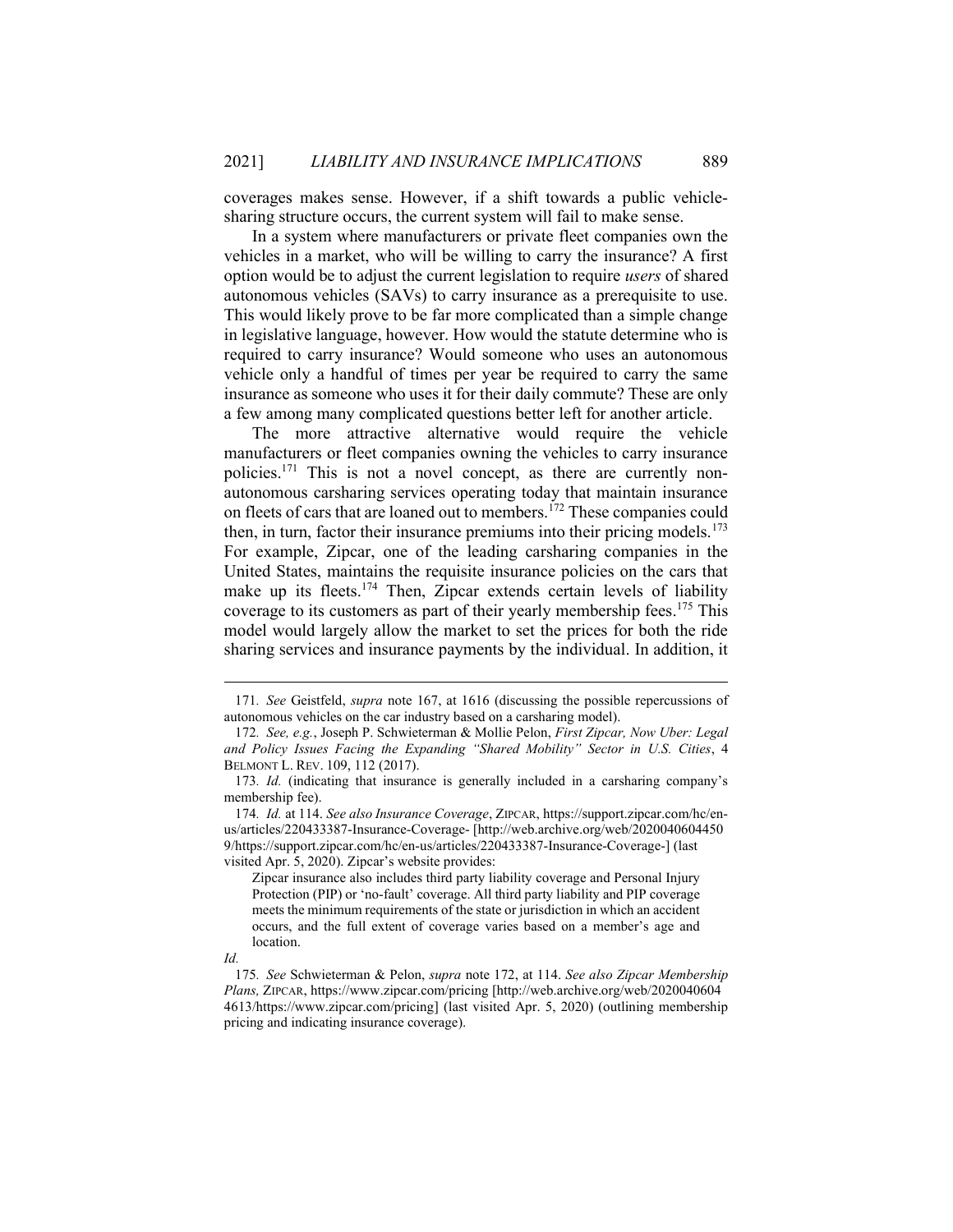may allow for a proper allocation of insurance payments between the occasional user and the everyday commuter.

# B. Alternative Liability Solutions

Though the no-fault structure can adjust in a way that will allow for seamless integration of autonomous vehicles into the market, <sup>176</sup> it may not be the most attractive option to the manufacturers responsible for pushing the development and infrastructure of the vehicles along. As alluded to earlier, manufactures and fleet companies may be hard-pressed to spend money on no-fault insurance policies that are largely paying out for injuries resulting from accidents for which their vehicles were not at fault. After all, the purpose of insurance may well be to insure,<sup>177</sup> but the purpose of a corporation is to maximize profits.<sup>178</sup> Therefore, the traditional tort theory of liability may be of keen interest.

#### 1. Traditional Tort Theory – Negligence

Tort law touches on a few forms of liability, namely negligence and product liability.<sup>179</sup> For purposes of automobile accidents in the present day, the most common form of tort theory used in litigation is that of negligence.<sup>180</sup> Autonomous vehicles could be subject to product liability cases arising from defects in their manufacturing causing potentially harmful errors and accidents; however, those claims would look primarily similar to the vast existing framework for product liability claims against car manufacturers.<sup>181</sup> Therefore, this Note's analysis will focus on what could prove to be difficult to reconcile with autonomous vehicles: negligence claims.

Once again, to establish a negligence claim, a plaintiff must meet four factors: (1) there was a duty owed to the plaintiff; (2) that duty was breached by the defendant; (3) the breach of the duty led to the plaintiff's harm; and (4) the defendant's breach of duty was the proximate cause of

<sup>176</sup>. See supra Section III.A

<sup>177</sup>. See Hastings Mut. Ins. Co. v. Safety King, Inc., 286 Mich. App. 287, 298, 778 N.W.2d 275, 282 (2009).

<sup>178</sup>. See Dodge v. Ford Motor Co., 204 Mich. 459, 170 N.W. 668 (1919) (holding that while a corporation has wide latitude to determine how to run its company, Henry Ford was required to operate the business in pursuit of profits for the shareholders rather than for the benefit of his employees and customers).

 <sup>179.</sup> Gary E. Marchant & Rachel A. Lindor, The Coming Collision Between Autonomous Vehicles and the Liability System, 52 SANTA CLARA L. REV. 1321, 1323 (2012).

<sup>180</sup>. Id.

<sup>181</sup>. Id.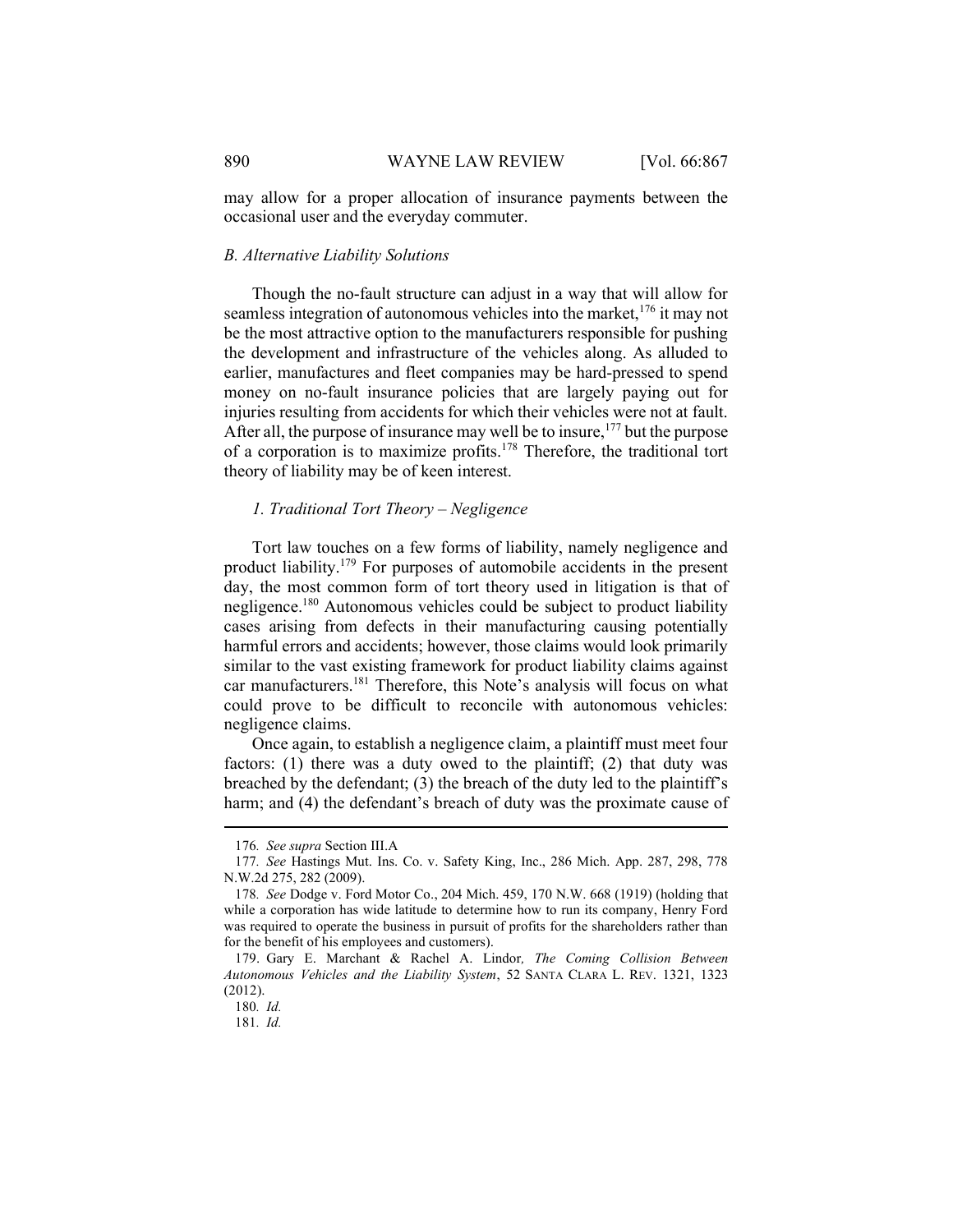the harm.<sup>182</sup> In an automobile accident, there are generally three factors that could be the fault: the driver, a manufacturing defect, and an uncontrollable outside factor, such as the weather.<sup>183</sup> This section will focus on the driver.

The implementation of autonomous vehicles could have a substantial impact on the concept of the driver's fault in automobile accidents.<sup>184</sup> For example, taking human drivers out of the equation may lower the frequency of accidents caused by human error.<sup>185</sup> The uncertainty manifests itself when accidents do still occur, however.<sup>186</sup> When an accident occurs, it is likely that either the human driver or the autonomous vehicle manufacturer will be at fault for the damage.<sup>187</sup> There is some disagreement, however, over the likelihood of these crashes being attributed to fault of the driver or fault of the manufacturer.<sup>188</sup> For example, the autonomous vehicle manufacturers and the NHTSA report that ninetyfour percent of serious accidents are caused by human error.<sup>189</sup> Contrarily, critics see early autonomous vehicles not as a haven of newfound safety but rather of increased risk of injury.<sup>190</sup>

Considering that the tech and car companies that produce these vehicles believe that they eliminate almost all accidents simply by taking the driver out of the equation, they favor a fault-determining system like traditional tort negligence.<sup>191</sup> Furthermore, instead of paying for insurance premiums that are only being inflated by the risk that human drivers dominate the roadway, they may be unwilling to pay into a no-fault system that they feel serves to benefit negligent drivers at the companies' expense. Autonomous vehicle manufacturers may push for a tort theory of liability

189. See Automated Vehicles for Safety, supra note 34.

190. See Marchant & Lindor, *supra* note 179, at 1327–28. Speaking to manufacturer liability, the authors state:

<sup>182</sup>. See Mellon & Kowalski, supra note 5, at 654.

<sup>183</sup>. See Marchant & Lindor, supra note 179, at 1327.

<sup>184</sup>. Id.

<sup>185</sup>. Id.

<sup>186</sup>. Id.

<sup>187</sup>. Id.

<sup>188</sup>. Id.

When an accident does occur though, the vehicle manufacturer, or some other party involved in the design, manufacture, or operation of the autonomous vehicle is likely to be held liable for a higher proportion of the accidents. This will be more likely to occur with autonomous vehicles than it currently does with conventional vehicles. In other words, when an autonomous vehicle does crash, most likely something went wrong with the collision avoidance system or the vehicle encountered conditions that it was not adequately programmed to address.

Id.

<sup>191</sup>. See Automated Vehicles for Safety, supra note 34.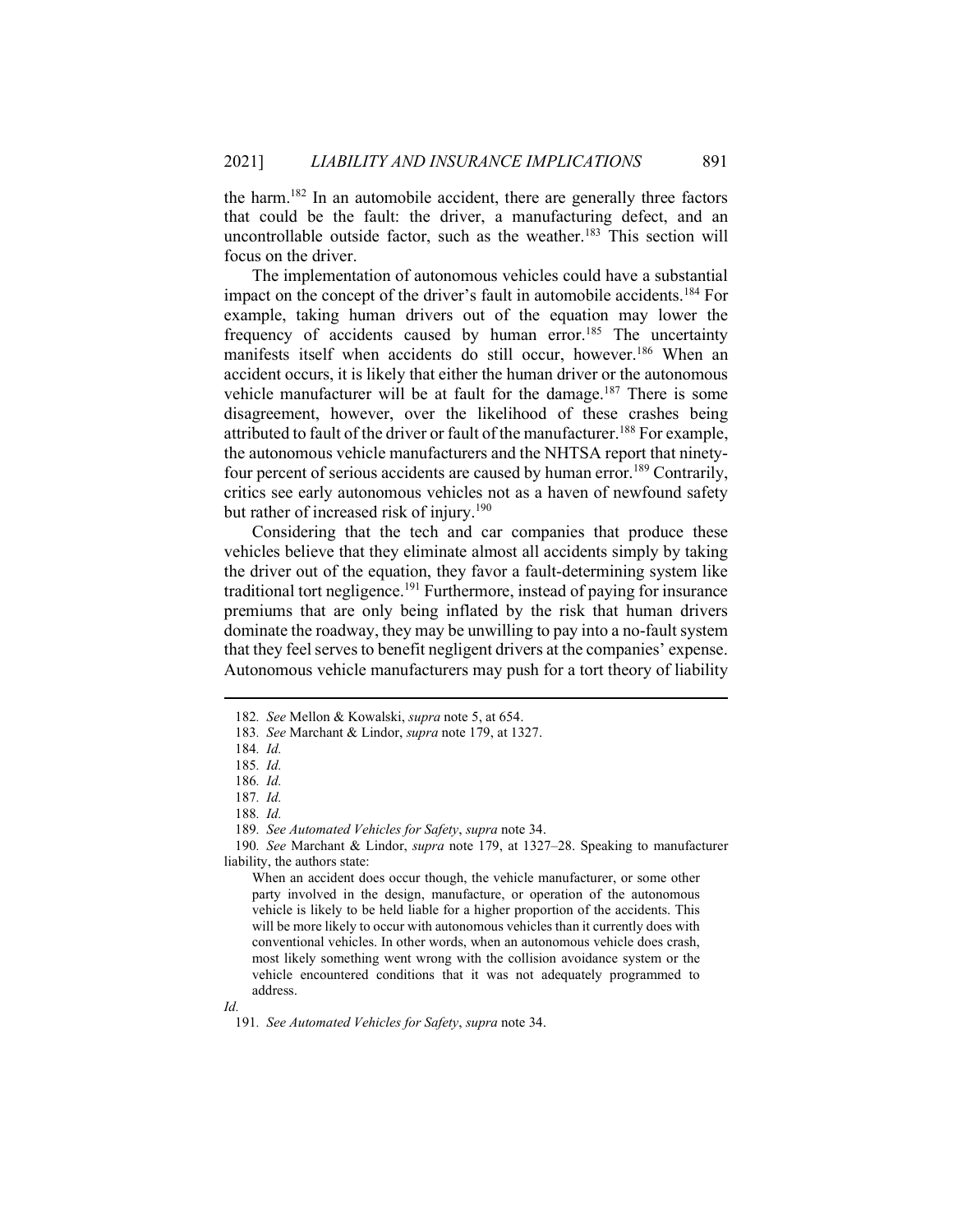for automobile accidents because (1) they feel that they are not likely to be "at fault" as much as the human drivers that will be involved in accidents, and (2) they may be comfortable defending product liability claims against accident victims because of the extensive history of product liability claims in car accident cases.

### 2. Opposition to No-Fault

Critics of the no-fault system argue that autonomous vehicles could render the no-fault system and auto insurance at large completely unnecessary.<sup>192</sup> Moreover, some argue that autonomous vehicles may reduce the costs of car accidents so significantly that they could fall under other policies like health or homeowner's liability insurance, much like the case of a bicyclist sustaining an injury.<sup>193</sup> This approach features some glaring holes, however.<sup>194</sup> First, this leaves a notable portion of the population that does not have either health or homeowner's liability insurance extremely vulnerable. For instance, in 2018, 8.5% of people in the United States did not carry any sort of health insurance at any point over the course of the year.<sup>195</sup> Allowing for those without the means to carry health or homeowner's liability insurance to be completely barred from using an autonomous vehicle or being left to fight large corporations from their limited resources clearly violates the spirit of the Michigan No-Fault Act.

Another flaw in the system of using other forms of insurance is the lengthy transition period.<sup>196</sup> In terms of both time and money, nobody is certain at what point a specialized form of automobile insurance becomes undesirable.<sup>197</sup> Additionally, autonomous vehicles will enter the market

<sup>192</sup>. See, e.g., Paul Tullis, Self-Driving Cars Might Kill Auto Insurance As We Know It, BLOOMBERG (Feb. 19, 2020), https://www.bloomberg.com/news/articles/2019-02- 19/autonomous-vehicles-may-one-day-kill-car-insurance-as-we-know-it [http://web. archive.org/web/20210416200914/https://www.bloomberg.com/tosv2.html?vid=&uuid=9 ddfbbf0-9eef-11eb-b7ad-359290864313&url=L25ld3MvYXJ0aWNsZXMvMjAxOS0w Mi0xOS9hdXRvbm9tb3VzLXZlaGljbGVzLW1heS1vbmUtZGF5LWtpbGwtY2FyLWlu c3VyYW5jZS1hcy13ZS1rbm93LWl0].

<sup>193</sup>. See ANDERSON ET AL., supra note 15, at 115.

<sup>194</sup>. Id.

 <sup>195.</sup> EDWARD R. BERCHICK ET AL., U.S. CENSUS BUREAU, HEALTH INSURANCE COVERAGE IN THE UNITED STATES: 2018 2 (2019), https://www.census.gov/content/dam/ Census/library/publications/2019/demo/p60-267.pdf [http://web.archive.org/web/202004 06044948/https://www.census.gov/content/dam/Census/library/publications/2019/demo/p 60-267.pdf]. In Michigan, 5.4% of the population was uninsured for the entirety of 2018. Though it may be lower than the national population on a percentage basis, it still accounts for over 530,000 uninsured. Id. at 19.

<sup>196</sup>. See ANDERSON ET AL., supra note 15, at 115.

<sup>197</sup>. Id.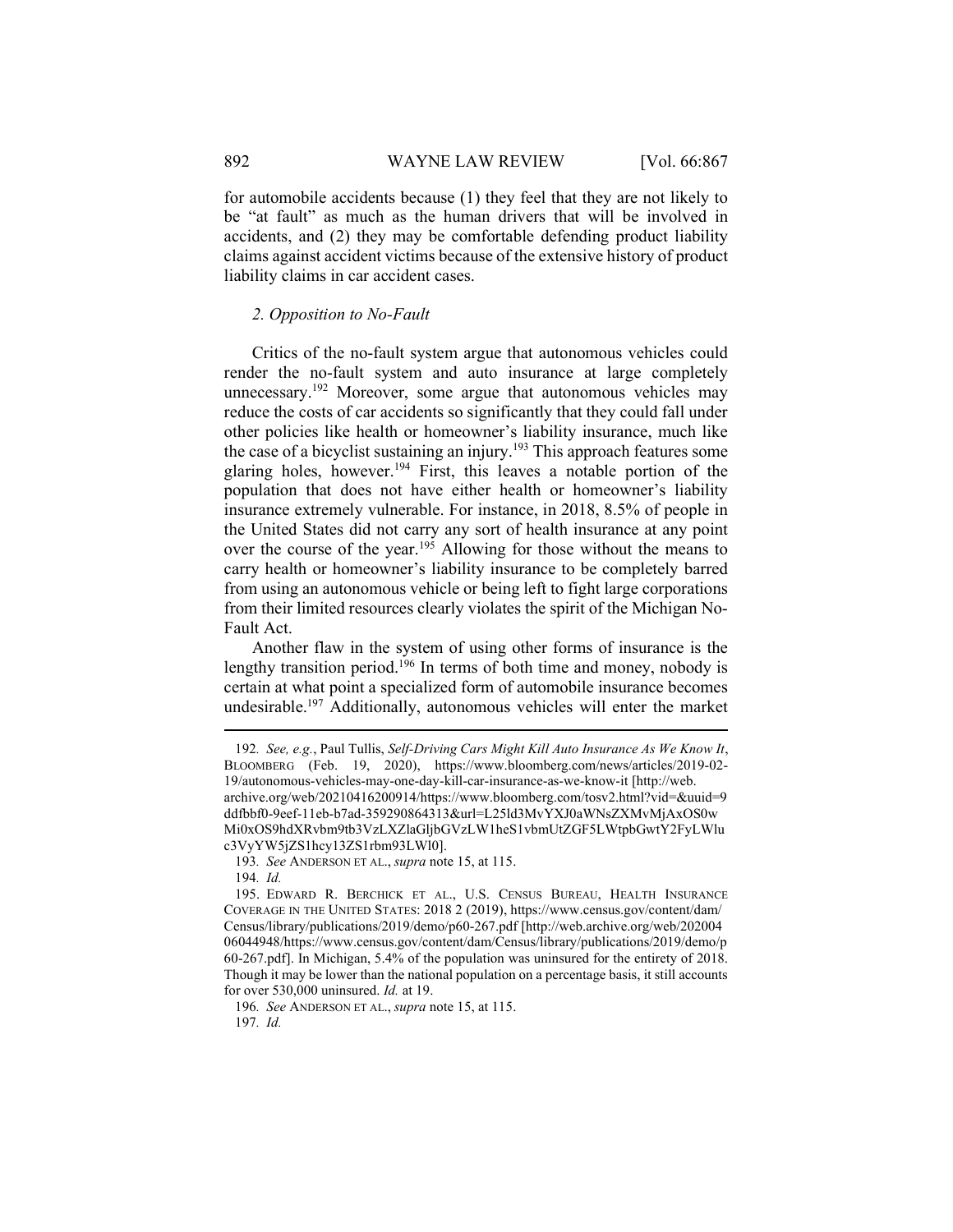gradually.<sup>198</sup> In the period that sees both traditional and autonomous vehicles sharing the road, drivers of traditional cars would likely be at fault for a significant portion of the accidents.<sup>199</sup> In a scenario that eliminated no-fault and any other form of car insurance, insured and uninsured alike would be open to those same risks of the traditional tort theory of liability—lack of adequate compensation, onerous barriers to recovery, and a discrimination against indigent plaintiffs.<sup>200</sup> Once again, these are the very risks that the Michigan No-Fault Act sought to eliminate.<sup>201</sup>

The point remains that both systems of insurance and liability seek to make victims of civil wrongs whole.<sup>202</sup> For the Michigan Legislature to gut the no-fault system it has in place in order to reinstitute a traditional tort theory of liability for car accidents would result in the same problems that no-fault sought to address. Therefore, while the traditional tort theory of liability may be attractive to the autonomous vehicle manufacturers, it would be irresponsible of the Michigan Legislature to rid society completely of the protections no-fault has afforded.

## IV. CONCLUSION

There truly is no *right answer* when it comes to insurance legislation. And perhaps the categories listed above are too rigid and bimodal. The most attractive model for auto insurance in the age of autonomous vehicles is a hybrid of sorts. The no-fault era has done significant work in protecting injured parties in an automobile accident by providing preestablished avenues of recovery from one's own insurer without analyzing fault in the accident. And while the no-fault system is far from flawless, it would be naïve to assert that its costs have come without any benefit. However, that is not to say there is no room for improvement in the system, especially as society prepares for the autonomous vehicle to enter the market and roadways. Again, insurance is all about striking a balance.

The best solution is to adjust the no-fault system in a way that will allow for the easy and consistent form of recovery that it has established over the years while also allowing for efficient allocation of risk and cost

<sup>198.</sup> See generally Steven Wittenberg, Automated Vehicles: Strict Products Liability, Negligence Liability and Proliferation, 20 ILL. BUS. L.J. 10 (2015).

<sup>199</sup>. Id. at 11.

<sup>200</sup>. See supra Section II.A.I.

<sup>201</sup>. See supra Section II.A.I.

<sup>202</sup>. See Tort, LEGAL INFO. INST., https://www.law.cornell.edu/wex/tort [http://web. archive.org/web/20200406045122/https://www.law.cornell.edu/wex/tort] (last visited Mar. 2, 2020) (describing the goal of tort law as "to provide relief to injured parties for harms caused by others, to impose liability on parties responsible for the harm, and to deter others from committing harmful acts").